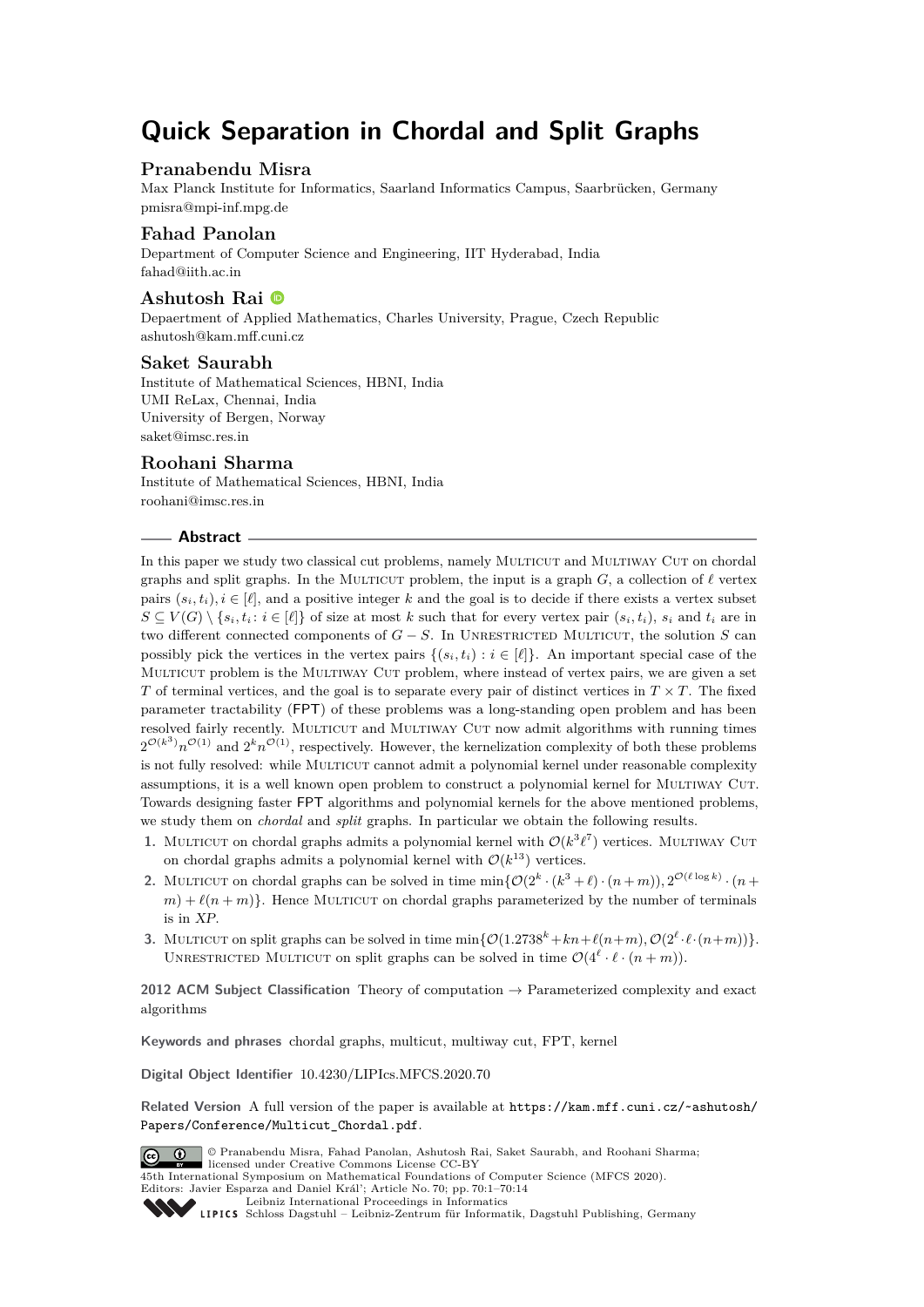#### **70:2 Quick Separation in Chordal and Split Graphs**

**Funding** *Ashutosh Rai*: Supported by Center for Foundations of Modern Computer Science (Charles University projectUNCE/SCI/004).

*Saket Saurabh*: European Research Council (ERC) under the European Union's Horizon 2020 research and innovation programme (grant no. 819416), and Swarnajayanti Fellowship grant DST/SJF/MSA-01/2017-18.

## <span id="page-1-1"></span>**1 Introduction**

Graph cuts and flows are a central topic in computer science and combinatorial optimization. A fundamental problem in this setting is Multicut, where the input is a graph *G* and a collection of  $\ell$  terminal vertex pairs  $(s_i, t_i), i \in [\ell]$ , and the goal is to output a minimum sized vertex subset  $S \subseteq V(G) \setminus \{s_i, t_i : i \in [\ell]\}$  such that for every vertex pair  $(s_i, t_i)$ ,  $s_i$ and  $t_i$  are in two different connected components of  $G - S$ . Another variant of the problem where a solution can possibly contain vertices from terminal pairs is called UNRESTRICTED Multicut. Note that Unrestricted Multicut can be easily reduced to Multicut by adding a new terminal of degree one for each existing terminal and making it adjacent to the existing terminal. An important special case of MULTICUT is MULTIWAY CUT, where we are given a set *T* of terminal vertices, and the goal is to separate every pair of distinct vertices in  $T \times T$ . One can similarly define UNRESTRICTED MULTIWAY CUT, where the solution can possibly pick terminal vertices. When  $|T| = 2$  this is the famous MIN  $(s, t)$ -Cur problem which admits a classical polynomial time algorithm. However, MULTIWAY CUT becomes NP-hard even for a set of three terminals [\[7\]](#page-13-1).

These problems appear in a number of applications, and they have been intensively studied over the past few decades, and several algorithmic tools and hardness results on them have been obtained in the field of approximation algorithms. These problems have played an important role in the development of the field of parameterized complexity. The first FPT algorithm for MULTIWAY CUT parameterized by solution size  $k$  was given by Marx [\[17\]](#page-13-2), who introduced the notion of *important separators*. This notion has since become an important algorithmic tool in the design of parameterized algorithms. Then, an algorithm of running time  $4^k n^{\mathcal{O}(1)}$  was designed by Chen, Liu, and Lu [\[3\]](#page-12-0), and later this was improved to  $2^k n^{\mathcal{O}(1)}$ by Cygan et al. [\[5\]](#page-12-1). In fact, the algorithm of Cygan et al. [5] also gives a  $4^{k-LP}n^{\mathcal{O}(1)}$  time algorithm for MULTIWAY CUT, where  $LP$  is the optimal value of the LP relaxation of the natural ILP formulation for the problem. Marx and Razgon [\[18\]](#page-13-3) and Bousquet et.al [\[1\]](#page-12-2) independently proved that MULTICUT is FPT when parameterized by the solution size k. In particular, the algorithm of Marx and Razgon [\[18\]](#page-13-3) developed the technique of *randomized* sampling of important separators which results in the best known algorithm for MULTICUT with running time  $2^{\mathcal{O}(k^3)} n^{\mathcal{O}(1)}$ .

These problems are very well studied from the perspective of kernelization as well. For UNRESTRICTED MULTIWAY CUT, a randomized polynomial kernel with  $\mathcal{O}(k^3)$  vertices was obtained by Kratsch and Wahlström using the technique of representative families on gammoids [\[16\]](#page-13-4). They also designed a randomized kernel for MULTIWAY CUT and MULTICUT with  $\mathcal{O}(k^{\ell+1})$  $\mathcal{O}(k^{\ell+1})$  $\mathcal{O}(k^{\ell+1})$  and  $\mathcal{O}(k^{\lceil \sqrt{2^{\ell}} \rceil+1})$  vertices, respectively.<sup>1</sup> Obtaining a polynomial kernel for Multiway Cut when the parameter is *k* alone remains a long standing open problem in the field of kernelization. This is also posed as an open problem in the recent book on kernelization [\[10\]](#page-13-5). However, for MULTICUT, it is known that if there exists a polynomial

erc

<span id="page-1-0"></span> $1$  This work is an extension of their work of randomized polynomial kernel for ODD CYCLE TRANSVERSAL which was awarded the EATCS-IPEC Nerode Prize 2018.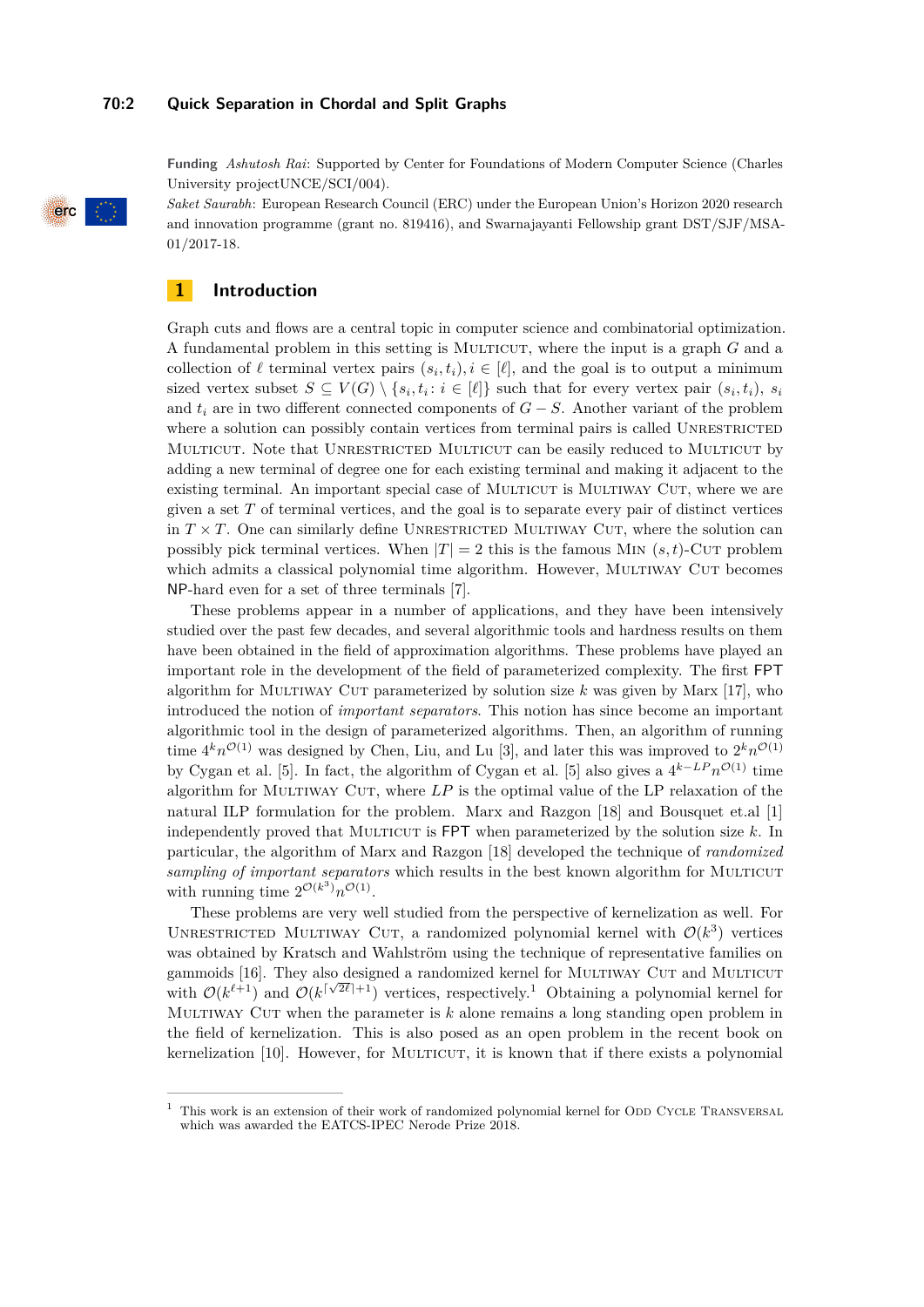kernel with parameter k, then  $\text{co-NP} \subseteq \text{NP}/\text{poly}$  and the polynomial hierarchy collapses to the third level [\[4\]](#page-12-3). This effectively rules out a polynomial kernel for this problem when parameterized by  $k$  alone, while a polynomial kernel when parameterized by both  $k$  and  $\ell$  is not ruled out for general graphs.

Obtaining an algorithm faster than  $2^{\mathcal{O}(k^3)} n^{\mathcal{O}(1)}$  time for MULTICUT is an outstanding open problem, and one way forward towards this is to understand the complexity of MULTICUT on special classes of graphs. Let us recall some results obtained in this direction. Calinescu et al. proved that MULTICUT is NP-hard even on bounded degree trees, whereas UNRESTRICTED MULTICUT can be solved in polynomial time  $[6]$ . They also showed that even UNRESTRICTED Multicut becomes NP-complete on bounded degree graphs of tree-width two. On the other hand, Guo et al. proved that UNRESTRICTED MULTICUT is NP-complete on interval graphs, while MULTICUT is polynomial time solvable on interval graphs [\[13\]](#page-13-6). Papadopoulos proved that MULTICUT is polynomial time solvable on permutation graphs and co-bipartite graphs. but NP-complete on split graphs (which is subclass of chordal graphs) [\[19\]](#page-13-7). For planar graphs, Dahlhaus et al. showed that MULTIWAY CUT can be solved in time  $n^{\mathcal{O}(\ell)}$  [\[7\]](#page-13-1). This running time is improved to  $2^{\mathcal{O}(\ell)} n^{\mathcal{O}(\sqrt{\ell})}$  and a matching lower bound under ETH is provided by Klein and Marx [\[15\]](#page-13-8). Note that this is not true in general graphs, as MULTIWAY CUT is NP-hard even when  $\ell = 3$ . Very recently, a polynomial kernel for MULTIWAY CUT on planar graphs parameterized by *k* is obtained by Jansen et al. [\[14\]](#page-13-9).

In this paper, we study MULTICUT, UNRESTRICTED MULTICUT, and MULTIWAY CUT on chordal graphs and split graphs, and obtain new fast FPT algorithms and polynomial kernels for them. These problems are formally defined as follows.

| MULTICUT (MC)      |                                                                                                                                                                                        |
|--------------------|----------------------------------------------------------------------------------------------------------------------------------------------------------------------------------------|
| Input:             | A graph $G = (V, E)$ , a set of pairs of vertices $T =$<br>$\{(s_i,t_i) \mid i \in [\ell]\}\$ and an integer k.                                                                        |
| Parameter:         | $k, \ell$                                                                                                                                                                              |
| Question:          | Does there exist $S \subseteq V(G) \setminus \bigcup_{i \in \ell} \{s_i, t_i\}$ such that $ S  \leq k$<br>and there is no path from $s_i$ to $t_i$ for all $i \in [\ell]$ in $G - S$ ? |
|                    |                                                                                                                                                                                        |
|                    | UNRESTRICTED MULTICUT (UMC)                                                                                                                                                            |
| Input:             | A graph $G = (V, E)$ , a set of pairs of vertices $T =$                                                                                                                                |
|                    | $\{(s_i, t_i) \mid i \in [\ell]\}\$ and an integer k.                                                                                                                                  |
| Parameter:         | $k, \ell$                                                                                                                                                                              |
| Question:          | Does there exist $S \subseteq V(G)$ such that $ S  \leq k$ and there is<br>no path from $s_i$ to $t_i$ for all $i \in [\ell]$ in $G - S$ ?                                             |
| MULTIWAY CUT (MWC) |                                                                                                                                                                                        |
|                    |                                                                                                                                                                                        |
| Input:             | A graph $G = (V, E), T \subseteq V(G)$ and an integer k.                                                                                                                               |
| Parameter:         | $\kappa$                                                                                                                                                                               |
| Question:          | Does there exist $S \subseteq V(G) \setminus T$ such that $ S  \leq k$ and there<br>is no path from $t_i$ to $t_j$ for all $t_i, t_j \in T$ , $i \neq j$ , in $G-S$ ?                  |

#### **Our results and methods**

Chordal graphs are a well studied subclass of perfect graphs that contains several other graph classes such as split graphs, interval graphs, threshold graphs and block graphs. They are characterized by the property that every cycle of length 4 or more has a chord in it. Alternatively, they are the class of intersection graphs of a collection of sub-trees of a tree; and graphs that have a forest-decomposition where every bag induces a clique.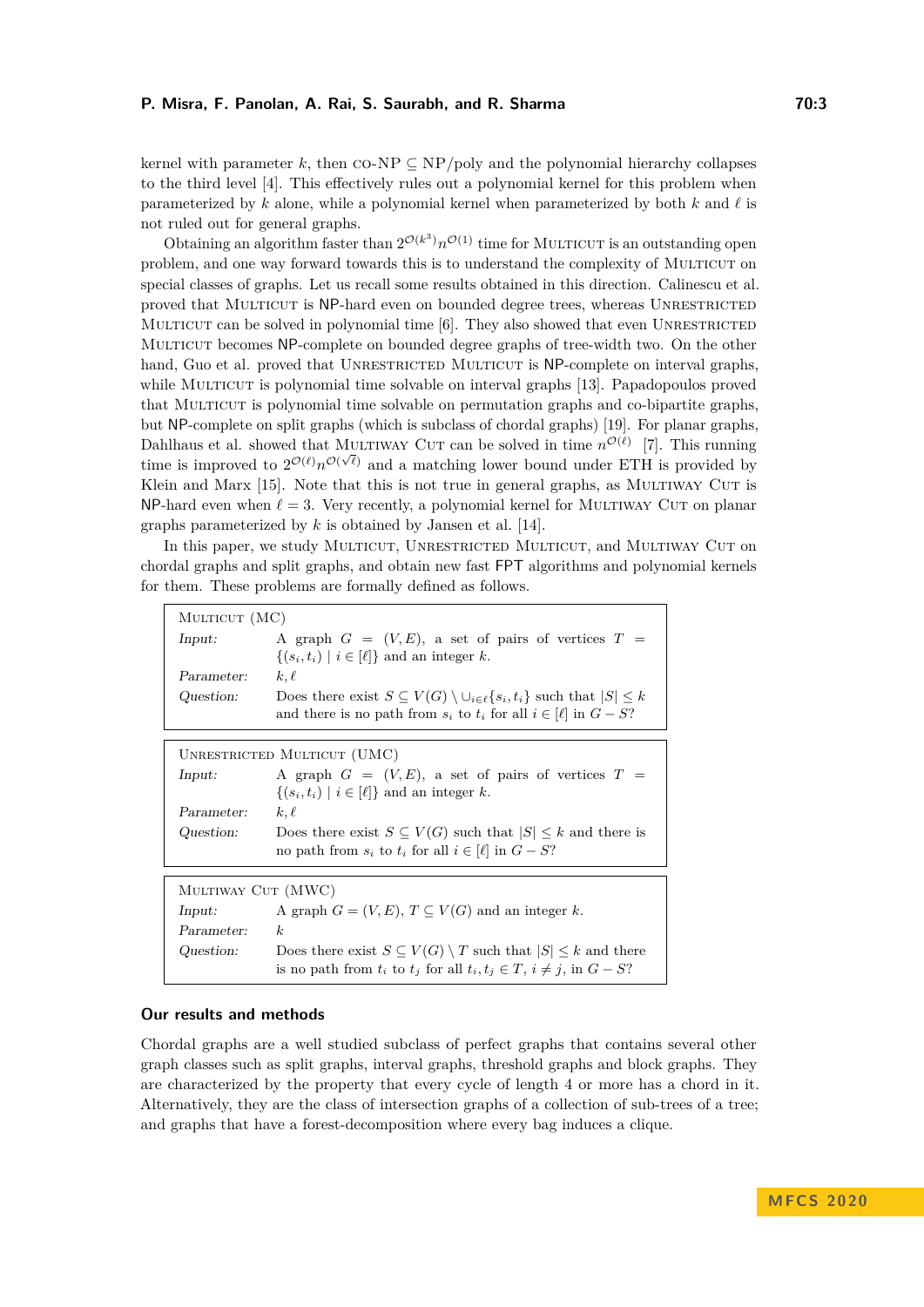## **70:4 Quick Separation in Chordal and Split Graphs**

Our first result is a polynomial kernel for Multicut on chordal graphs when parameterized by  $k$  and  $\ell$ . This is obtained by a sequence of reduction rules that are based on the structure of the clique-forest of the input chordal graph. First, we get rid of non-terminal simplicial vertices, which helps us bound the number of leaves and higher degree nodes in the cliqueforest of *G*. One key step here is to ensure that each terminal vertex occurs in exactly one bag of the clique-forest decomposition. Then a marking procedure marks a bounded number of vertices in high degree bags, and deletes unmarked vertices to bound the size of high degree bags. After this, we only need to bound the lengths of degree 2 paths in the clique-forest and the number of vertices occurring in them. For bounding the first, we look at the end nodes of the degree 2 path which are either a bag containing a terminal or a high degree node in the forest, and since their sizes are bounded, it helps us mark bounded number of "interesting" degree 2 nodes on the path. Then we apply a reduction rule which deletes the "uninteresting" bags from the path while preserving the size of the min-cut between the interesting nodes. Finally we do a similar marking procedure for vertices in the bags of the degree 2, as we did for high degree nodes. Then, deleting unmarked vertices gives us a polynomial kernel for MC parameterized by  $k$  and  $\ell$ .

## <span id="page-3-0"></span>**Theorem 1.** MC admits a kernel with  $O(k^3 \ell^7)$  vertices on chordal graphs.

We extend this result to a polynomial kernel for MWC on chordal graphs, parameterized by *k* alone. One of the key reduction rules here, first described by [\[5\]](#page-12-1), shows that the number of terminals in *T* can be reduced to 2*k*. Then, combined with a tighter analysis of our previous kernelization result, we prove the following.

## <span id="page-3-1"></span> $\blacktriangleright$  **Theorem 2.** MWC admits a kernel with  $O(k^{13})$  vertices on chordal graphs.

Next we present FPT algorithms for these problems on chordal graphs. These algorithms are based on two crucial ingredients. The first ingredient is a fact that there is a *unique* important  $({v}, X)$ -separator in a chordal graph *G* of a fixed size *k*, for any  $v \in V(G)$  and  $X \subset V(G) \setminus \{v\}$  such that *X* induces a clique in *G*. This result uses the fact that minimal separators in a chordal graph are cliques and a lemma from [\[18\]](#page-13-3) that bounds the number of important separators inducing cliques. Our second ingredient is the design of a *Pushing Lemma* for MC on chordal graphs based on the clique-forest decomposition of the chordal graph. These two ingredients are combined with the structure of the graph, to yield fast FPT algorithms for MC on chordal graphs parameterized by  $k$  or  $k + \ell$ . This is formalized in the theorems below.

<span id="page-3-2"></span>**Find 15 + Theorem 3.** MC on chordal graphs can be solved in  $\mathcal{O}(2^k \cdot (k^3 + \ell) \cdot (n+m))$  time.

<span id="page-3-3"></span>**Find 1.** MC on chordal graphs can be solved in  $2^{\mathcal{O}(\ell \log k)} \cdot (n+m) + \ell(n+m)$  time.

Finally, we turn to MC on split graphs. Split graphs are a subclass of chordal graphs, where the vertex set can be partitioned into an independent set and a clique. It is known that the problem remains NP-hard on split graphs [\[19\]](#page-13-7). We design fast FPT algorithms for it parameterized by  $k$  or  $\ell$ . We also consider UMC on split graphs and design an FPT algorithm for it parameterized by  $\ell$ . Let us note that, while UMC can be easily reduced to MC, the reduction does not produce a split graph. Hence, we need a slightly different algorithm for it.

- <span id="page-3-4"></span>**Find 5.** MC on split graphs can be solved in  $\mathcal{O}(1.2738^k + kn + \ell(n+m))$  time.
- <span id="page-3-5"></span>**Find Theorem 6.** MC on split graphs can be solved in  $O(2^{\ell} \cdot \ell \cdot (n+m))$  time.
- <span id="page-3-6"></span>**Find T.** UMC on split graphs can be solved in  $O(4^{\ell} \cdot \ell \cdot (n+m))$  time.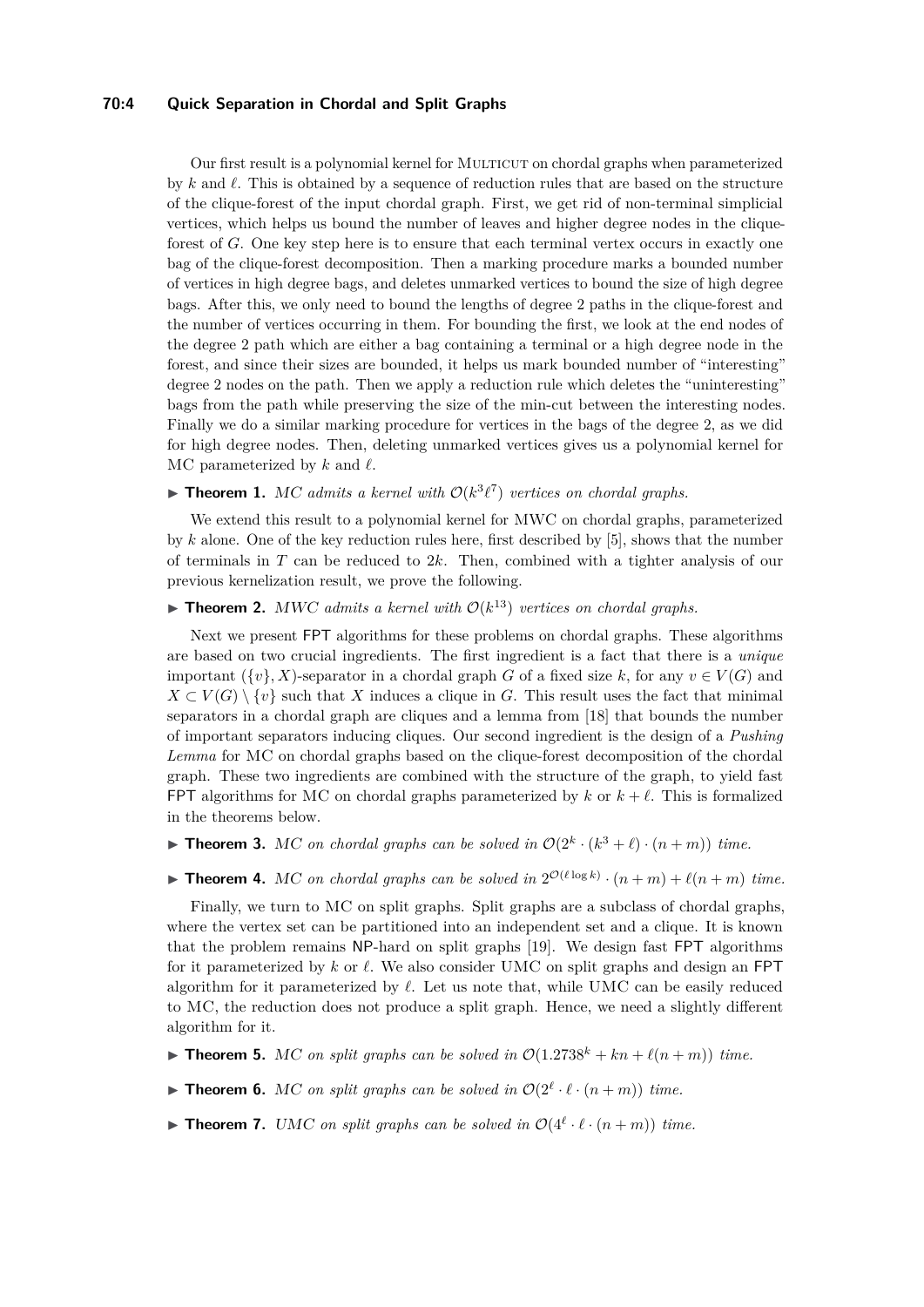## **2 Preliminaries**

We use  $[n]$  to denote the set of first *n* positive integers  $\{1, 2, 3, \ldots n\}$ . For a graph *G*, we denote the set of vertices of the graph by  $V(G)$  and the set of edges of the graph by  $E(G)$ . We denote  $|V(G)|$  and  $|E(G)|$  by *n* and *m* respectively, where the graph is clear from context. We abbreviate an edge  $\{u, v\}$  as *uv* sometimes. For a set  $S \subseteq V(G)$ , the *subgraph of G induced by S* is denoted by  $G[S]$  and it is defined as the subgraph of *G* with vertex set *S* and edge set  $\{\{u, v\} \in E(G) : u, v \in S\}$  and the subgraph obtained after deleting *S* (and the edges incident to the vertices in S) is denoted by  $G - S$ . For  $v \in V(G)$ , we will use *G* − *v* to denote *G* − {*v*} for ease of notation. All vertices adjacent to a vertex *v* are called neighbours of *v* and the set of all such vertices is called the *open* neighbourhood of *v*, denoted by  $N_G(v)$ . For a set of vertices  $S \subseteq V(G)$ , we define  $N_G(S) = (\cup_{v \in S} N(v)) \setminus S$ . We define the *closed* neighbourhood of a vertex *v* in the graph *G* to be  $N_G[v] := N_G(v) \cup \{v\}$  and closed neighbourhood of a set of vertices  $S \subseteq V(G)$  to be  $N_G[S] := N_G(S) \cup S$ . We drop the subscript *G* when the graph is clear from the context. We say a vertex  $v$  is *simplicial* in  $G$  if  $N(v)$  forms a clique in  $G$ .

Let *P* be a path in the graph *G* on at least three vertices. We say that  $\{u, v\} \in E(G)$ is a *chord* of *P* if  $u, v \in V(P)$  but  $\{u, v\} \notin E(P)$ . Similarly, for a cycle *C* on at least four vertices,  $\{u, v\} \in E(G)$  is a chord of *C* if  $u, v \in V(C)$  but  $\{u, v\} \notin E(C)$ . A path *P* or cycle *C* is *chordless* if it has no chords. The *length* of a path or a cycle is the number of vertices in it. We also use *P* and *C* to denote the set of vertices or edges of the path *P* or cycle *C* respectively, when it is clear from the context.

A set  $S \subseteq V(G) \setminus \{u, v\}$  is called a  $(u, v)$ *-separator* for  $u, v \in V(G)$ , if there is no path from *u* to *v* in  $G - S$ . For  $X, Y \subseteq V(G)$ , an  $(X, Y)$ -separator in G is a set  $S \subseteq V(G)$  such that there is no path from *x* to *y* in  $G-S$  for all  $x \in X$ ,  $y \in Y$ . A set  $S \subseteq V(G)$  is a *minimal separator* of a graph *G*, if there exist  $u, v \in V(G)$  such that *S* is an inclusion-wise minimal (*u, v*)-separator.

<span id="page-4-0"></span> $\triangleright$  **Definition 8.** *A* forest-decomposition of a graph *G* is a pair  $(F, \beta)$ *, where F* is a forest and  $\beta: V(F) \to 2^{V(G)}$  such that (i)  $\cup_{x \in V(F)} \beta(x) = V(G)$ , (ii) for every edge  $uv \in E(G)$  there *exists*  $x \in V(F)$  *such that*  $\{u, v\} \subset \beta(x)$ *, and* (iii) *for every vertex*  $v \in V(G)$  *the subgraph of F* induced by the set  $\beta^{-1}(v) := \{x \mid v \in \beta(x)\}$  is connected.

For  $x \in V(F)$ , we call  $\beta(x)$  the *bag* of *x*, and for the sake of clarity of presentation, we sometimes use *x* and  $\beta(x)$  interchangeably. We refer to the vertices in  $V(F)$  as nodes. A tree-decomposition is a forest-decomposition where  $F$  is a tree. For two adjacent nodes  $x_1$ and  $x_2$ ,  $\beta(x_1) \cap \beta(x_2)$  is called *adhesion* of  $x_1$  and  $x_2$ . For a path  $P = x_1 x_2 \dots x_{p-1} x_p$  in  $F$ , the set of adhesions on the path *P* refers to the set  $\{\beta(x_i) \cap \beta(x_{i+1}) : i \in [p-1]\}.$  We will state a simple property of adhesions which we will use repeatedly.

**Example 1 Lemma 9** (folklore). Let  $(F, \beta)$  be a forest-decomposition of *G*, and let  $P = x_0x_1x_2...x_p$ be a path in F such that  $u \in \beta(x_0)$ ,  $v \in \beta(x_p)$  and  $\{u, v\} \cap \beta(x_i) = \emptyset$  for all  $i \in \{1, ..., p-1\}$ . *Then for all*  $A_i := \beta(x_{i-1}) \cap \beta(x_i)$ *, there is no path from u to v in*  $G - A_i$ *.* 

<span id="page-4-1"></span>**Chordal Graphs:** A graph *G* is called *chordal* if it does not contain any chordless cycle of length at least four. It is well known that the set of chordal graphs is closed under the operation of taking induced subgraphs and contracting edges [\[12\]](#page-13-10). A *clique-forest* of *G* is a forest-decomposition of *G* where every bag is a maximal clique. We further insist that every bag of the clique-forest is distinct. The following lemma shows that the class of chordal graphs is exactly the class of graphs that have a clique-forest.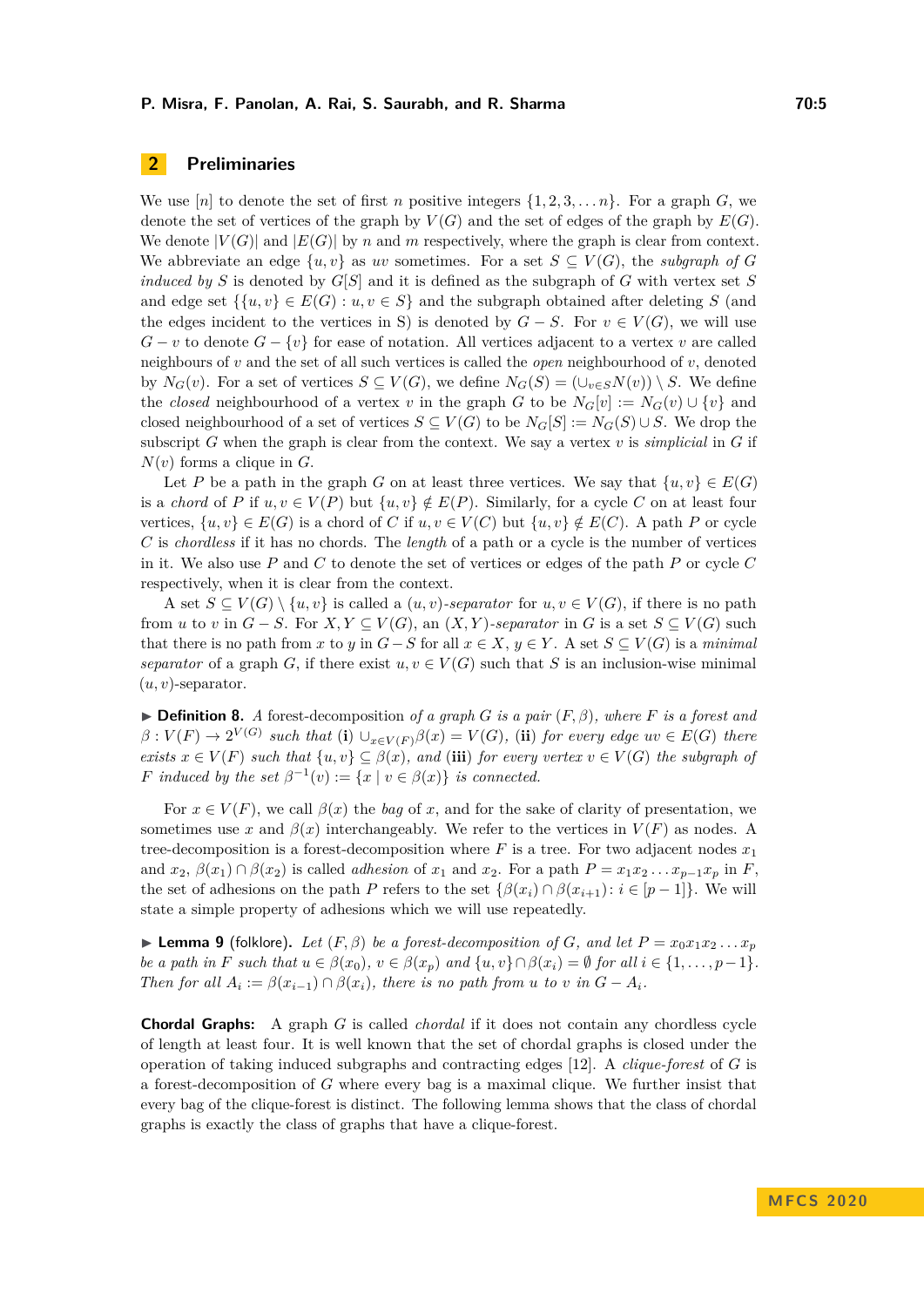#### **70:6 Quick Separation in Chordal and Split Graphs**

 $\blacktriangleright$  **Lemma 10** ( [\[12\]](#page-13-10)). A graph *G* is a chordal graph if and only if *G* has a clique-forest.

It is also known that if *G* is chordal, then its clique-forest can be computed in  $\mathcal{O}(m + n)$ time [\[11\]](#page-13-11). Observe that since every bag is a maximal clique, not only the bags are distinct in the clique-forest  $(F, \beta)$  of *G*, but also for any  $x, y \in V(F)$ , we have that none of  $\beta(x)$ and  $\beta(y)$  is a subset of the other, i.e.,  $\beta(x) \nsubseteq \beta(y)$  and  $\beta(y) \nsubseteq \beta(x)$ . Also, given a forest *F* and a surjective function  $\beta: V(F) \to S$  where  $S \subseteq 2^V$ , such that it satisfies property 3 of Definition [8,](#page-4-0) we can associate a graph *G* with  $V(G) = \bigcup_{S \in \mathcal{S}} S$  and  $E(G)$  defined by  $uv \in E(G)$  if and only if there exists  $x \in V(F)$  such that  $\{u, v\} \subset \beta(x)$ . It is easy to see that in this case the graph *G* is chordal and that the bags of  $(F, \beta)$  correspond to the maximal cliques of *G* and we say that *G* is the chordal graph associated with the clique-forest  $(F, \beta)$ .

We need another property of clique-forests of chordal graphs, which says that deleting some adhesion is necessary to disconnect vertices that do not occur in the same bag.

<span id="page-5-3"></span>**Example 11** ( $\star^2$  $\star^2$ ). Let  $(F, \beta)$  be the clique-forest of a chordal graph *G*, and let  $P =$  $x_0x_1x_2...x_n$  be a path in F such that  $u \in \beta(x_0), v \in \beta(x_n)$  and  $\{u, v\} \cap \beta(x_i) = \emptyset$  for all *i* ∈ {1,..., *p* − 1}*.* Let  $A_i = \beta(x_i) \cap \beta(x_{i-1})$  be the adhesions on *P* for *i* ∈ [*p*]*.* Then for any  $(u, v)$ -separator *S* in *G*, there exists  $i \in [p]$  such that  $A_i \subseteq S$ .

## **3 A Polynomial Kernel for Multicut on Chordal graphs**

In this section we will show that MULTICUT  $(MC)$  admits a polynomial kernel on chordal graphs parameterized by the solution size and the number of terminal pairs, that is, we will prove Theorem [1.](#page-3-0) Throughout this section, we will assume that the input graph *G* in an MC instance  $(G, T, k)$  is chordal, unless otherwise stated. We will use  $T^*$  to denote the set of all terminals, i.e.,  $T^* := \bigcup_{i \in \ell} \{s_i, t_i\}$ . We also associate a measure  $\tau$  with the instance  $(G, T, k)$ , where  $\tau := |T^*|$ . We present a series of reduction rules, which will be applied in order, assuming that while applying a reduction rule, none of the previous reduction rules apply to the current instance.

<span id="page-5-2"></span>▶ **Reduction Rule 1.** *Let*  $(G, T, k)$  *be an instance of MC. If there exist*  $(s_i, t_i) \in T$  *such that*  $s_it_i \in E(G)$ , say NO. Let  $S_i := N(s_i) \cap N(t_i)$  for all  $i \in [\ell]$  and let  $S := \bigcup_{i \in [\ell]} S_i$ . Output  $(G - S, T, k - |S|).$ 

The correctness of the reduction rule follows from the fact that any solution must delete  $S_i$  for all  $i \in [\ell]$ . Now we present a rule which deletes simplicial vertices from the graph which are not terminals.

<span id="page-5-1"></span>▶ **Reduction Rule 2.** *Let*  $(G, T, k)$  *be an instance of MC. If there exists*  $v \in V(G) \setminus T^*$  *such that v is a simplicial vertex in G, delete v.*

 $\blacktriangleright$  **Lemma 12** ( $\star$ ). *Reduction Rule [2](#page-5-1) is correct.* 

Now we can show that each leaf bag in the clique-forest of *G* must contain a terminal.

**Ightharrow 13** ( $\star$ ). Let  $(G, T, k)$  be an instance of MC after applying Reduction Rule [2,](#page-5-1) and *let*  $(F, \beta)$  *be a clique-forest of G. Then for each leaf node*  $x \in V(F)$ ,  $\beta(x) \cap T^* \neq \emptyset$ .

<span id="page-5-0"></span>Proofs of the results marked with  $(\star)$  and full proofs of most of the theorems in Section [1](#page-1-1) have been omitted due to space constraints. We give proof ideas for all the theorems in Section [1.](#page-1-1) Detailed proofs for all the results can be found in the appended full version of the paper.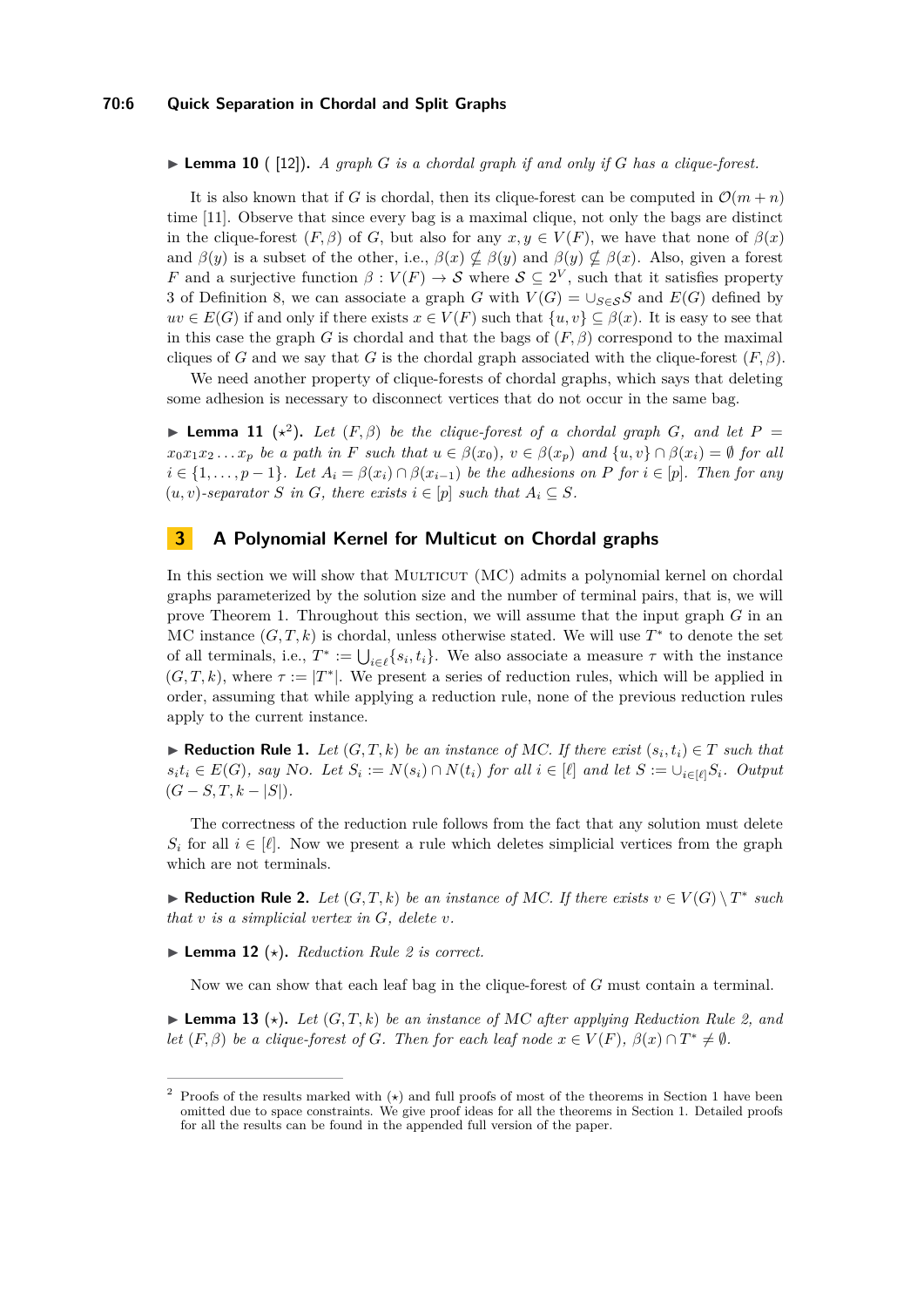#### **P. Misra, F. Panolan, A. Rai, S. Saurabh, and R. Sharma 70:7**

Now we apply another reduction rule to make sure that all the terminals are part of exactly one bag in the clique-forest of *G*.

<span id="page-6-0"></span> $\blacktriangleright$  **Reduction Rule 3.** Let  $(G, T, k)$  be an instance of MC. Let G' be obtained from G by making  $k + 1$  *copies of each*  $t \in T^*$ , *deleting t*, *and introducing a new terminal vertex*  $t'$  *to*  $G'$  *which forms a clique with the copies of <i>t.* More formally,  $V(G') = (V(G) \setminus T^*) \bigcup (\cup_{t \in T^*} C_t) \bigcup T'^*$ , where  $C_t = \{v_t^1, \ldots, v_t^{k+1}\}, T'^* = \bigcup_{t \in T^*}\{t'\}, V(G) \cap (T'^* \cup (\bigcup_{t \in T^*} C_t)) = \emptyset, N_{G'}[v_t^j] =$  $N_G(t) \cup C_t \cup \{t'\}$ , and  $N_{G'}(t') = C_t$  for all  $t \in T'^*$  and  $j \in [k+1]$ . Then  $(G',T',k)$  is the *new instance, where*  $T' = \bigcup_{(s_i, t_i) \in T} \{ (s'_i, t'_i) \}.$ 

#### $\blacktriangleright$  **Lemma 14** ( $\star$ ). *Reduction Rule [3](#page-6-0) is correct.*

Observe that if reduction rules [1](#page-5-2) and [2](#page-5-1) do not apply before the application of Reduction Rule [3,](#page-6-0) then they do not apply after the application of Reduction Rule [3](#page-6-0) as well. This happens because we do not add any simplicial vertices, and also do not introduce any edge between terminal pairs or vertex in the common neighbourhood of terminal pairs.

<span id="page-6-2"></span>**Example 15** ( $\star$ ). Let  $(G, T, k)$  be an instance of MC obtained after applying Reduction Rule [3.](#page-6-0) *For each*  $t \in T^*$ *, t belongs to exactly one bag of the clique-forest of G, and*  $|N(t)| = k + 1$ *.* 

<span id="page-6-1"></span>**I Lemma 16** ( $\star$ ). Let  $(G, T, k)$  be an instance obtained after applying Reduction Rule [3](#page-6-0) and *let*  $(F, \beta)$  *be the clique forest of G. Let*  $V(F) = F_1 \cup F_2 \cup F_{\geq 3}$ *, where*  $F_1$  *is the set of leaves of*  $F$ *,*  $F_2$  *is the set of nodes of*  $F$  *with degree exactly* 2 *and*  $F_{\geq 3}$  *is the set of nodes of degree at least 3. Let*  $F_T$  *be the set of nodes that contain terminals. Then*  $F_1 \subseteq F_T$ ;  $|F_T|, |F_{>3}| \leq \tau$ ;  $| \bigcup_{x \in F_T} \beta(x) | \leq (k+2)\tau.$ 

So far, we have bounded  $|F_1|, |F_2|,$  and  $|F_T|$ . We have also bounded the number of vertices appearing in the bags that contain terminals (which includes leaf bags). Next we will bound the number of vertices appearing in the bags in  $F_{\geq 3}$ . For that, we first define some notions.

We have established that after applying the aforementioned reduction rules, every terminal appears in exactly one bag of the clique-forest (*F, β*) of *G*. This enables us to define the notion of clique-paths between terminals. For  $(s_i, t_i) \in T$ , let  $x_{s_i}$  and  $x_{t_i}$  be the unique and distinct nodes in  $V(F)$  that contain  $s_i$  and  $t_i$  respectively. Now, we look at the unique path between  $x_{s_i}$  and  $x_{t_i}$  in F and call it  $\Pi_G(s_i, t_i)$ . We will drop the subscript G if the graph is clear from the context.

Now, for each pair  $(s_i, t_i) \in T$  such that  $\Pi(s_i, t_i)$  is non-empty, for each bag  $\beta(x)$  for  $x \in \Pi(s_i, t_i)$  of degree at least 3 that does not contain a terminal, we want to mark at most  $2k + 2$  vertices in  $\beta(x)$ . Let  $\Pi(s_i, t_i) := x_1 x_2 \dots x_d$  be a nonempty path where  $x_{s_i} = x_1$  and  $x_{t_i} = x_d$ . Let  $x_p \in \Pi(s_i, t_i)$ ,  $p \in \{2, \ldots, d-1\}$  be an internal node of  $\Pi(s_i, t_i)$  with degree at least 3 that does not contain a terminal. We define two orderings  $\leq_{(s_i,t_i)}$  and  $\leq_{(t_i,s_i)}$ on vertices of  $\beta(x_p)$  as follows. For  $u, v \in \beta(x_p)$ ,  $u \leq_{(s_i,t_i)} v$  if and only if, for all  $q \geq p$ ,  $p, q \in [d]$ , if  $u \in \beta(x_q)$  then  $v \in \beta(x_q)$ . Similarly, for defining  $\leq_{(t_i, s_i)}$ , we say that  $u \leq_{(t_i, s_i)} v$ if and only if, for all  $q \leq p$ ,  $p, q \in [d]$ , if  $u \in \beta(x_q)$  then  $v \in \beta(x_q)$ . In other words, the ordering represents how far along  $\Pi(s_i, t_i)$  the vertices of  $\beta(x_p)$  go, ranking the ones that go the farthest on either side as the largest.

Now we describe the *marking procedure*. For each bag  $x \in F_{\geq 3} \setminus F_T$ , for each  $(s_i, t_i) \in T$ for which *x* is an internal vertex of  $\Pi(s_i, t_i)$ , we mark  $k + 1$  vertices which are largest in the ordering  $\leq_{(s_i,t_i)}$  and call the set  $M_x(s_i,t_i)$ . We also mark  $k+1$  vertices which are largest in the ordering  $\leq_{(t_i,s_i)}$  and call that set  $M_x(t_i,s_i)$ . Let the set of all marked vertices inside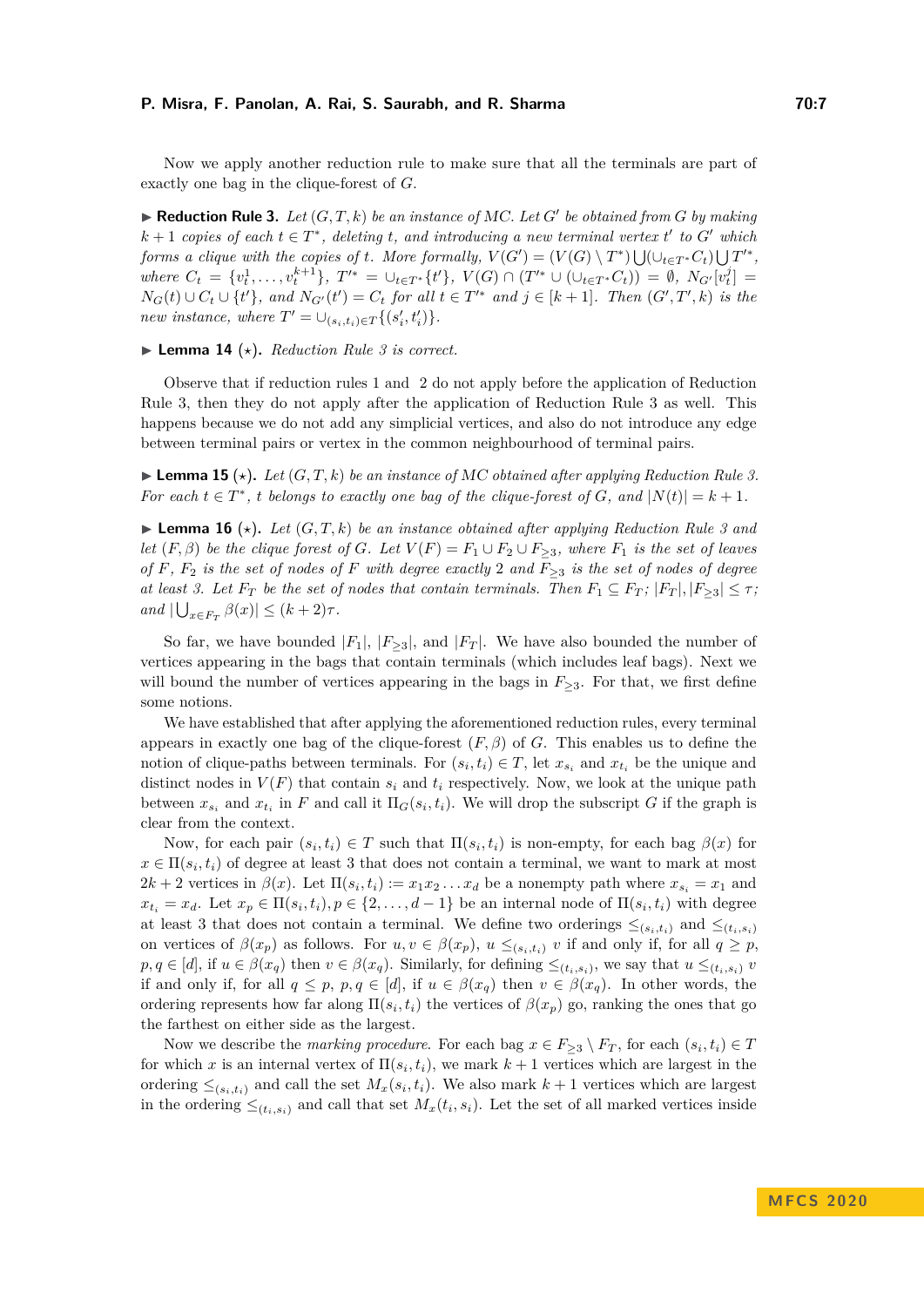#### **70:8 Quick Separation in Chordal and Split Graphs**

a bag  $\beta(x)$ , such that  $x \in F_{\geq 3} \setminus F_T$  be  $M(x) := \bigcup_{(s_i,t_i) \in T} (M_x(s_i,t_i) \cup M_x(t_i,s_i))$  and let  $M := (\cup_{x \in F_{\geq 3} \setminus F_T} M(x)) \cup (\cup_{t \in T^*} \beta(x_t)).$ 

Now we give the next reduction rule which will help us bound the size of bags in  $F_{\geq 3}$ .

<span id="page-7-0"></span> $\blacktriangleright$  **Reduction Rule 4.** Let  $(G, T, k)$  be an instance of MC where G is chordal graph and let  $(F, \beta)$  be the clique-forest of *G*. If there exists a node  $x \in F_{\geq 3} \backslash F_T$  such that  $\beta(x) \backslash M$  is *nonempty, then delete an arbitrary vertex*  $v \in \beta(x) \setminus M$  *from G*.

### <span id="page-7-2"></span> $\blacktriangleright$  **Lemma 17** ( $\star$ ). *Reduction Rule [4](#page-7-0) is correct.*

The key idea behind the proof of this lemma is that, given any path between *s<sup>i</sup>* and *t<sup>i</sup>* , we can replace the deleted unmarked vertex by a pair of marked vertices to obtain another path that is present in the reduced graph.

<span id="page-7-3"></span> $\blacktriangleright$  **Lemma 18** ( $\star$ ), Let  $(G, T, k)$  be an instance of MC after applying Reduction Rule [4](#page-7-0) *exhaustively, and let*  $(F, \beta)$  *be the clique-forest of G. Let*  $F_{\geq 3}$  *be set of nodes of*  $F$  *with degree at least* 3*. Then,*  $|\beta(x)| = O(k\ell\tau)$  *for all*  $x \in F_{\geq 3}$  *and*  $|\bigcup_{x \in F_{\geq 3}} \beta(x)| = O(k\ell\tau^2)$ *.* 

Now we have bounded the number of vertices in the graph which are part of any bags in  $F_1, F_{\geq 3}$ , and  $F_T$ . What remains to be bounded is the number of degree 2 nodes and the number of vertices of *G* that appears in the bags corresponding to the degree 2 nodes. For that, first we will bound the length of a path which consists of only degree 2 nodes. To that end, we first describe a marking procedure, that marks a bounded number of degree 2 nodes.

Let  $Q := x_1 x_2 \dots x_q$  be a path in *F* such that  $x_1, x_q \in F_{\geq 3} \cup F_T$  and  $x_i \notin F_{\geq 3} \cup F_T$  for all  $i \in \{2, 3, \ldots, q - 1\}$ . That is, *Q* is a path in *F* with all internal nodes having degree 2 and not containing any terminal, while the first and the last nodes either have degree at least 3 or they contain a terminal. Now, we mark some nodes in  $Q$  as  $D(Q) \subseteq V(Q)$ . For that, let  $B_1 := \beta(x_1)$  and let  $B_q = \beta(x_q)$ . Suppose  $x_i$  and  $x_{i+1}$ ,  $i \in [q-1]$  are such that  $B_1 \cap (\beta(x_i) \setminus \beta(x_{i+1})) \neq \emptyset$ . In such a case, we add  $x_i$  and  $x_{i+1}$  to  $D(Q)$ . Similarly, if  $x_j$  and  $x_{j-1}, j \in \{2, 3, \ldots, q\}$  are such that  $B_q \cap (\beta(x_j) \setminus \beta(x_{j-1})) \neq \emptyset$ , then we add  $x_j$  and  $x_{j-1}$ to  $D(Q)$ . Observe that for any pair of marked nodes  $x_i$  and  $x_{i+1}$  (or  $x_j$  and  $x_{i-1}$ ), we can find a vertex  $v_i \in x_1$  (or  $v_j \in x_q$ ), such that the nodes  $x_i$  and  $x_{i+1}$  (or  $x_j$  and  $x_{j-1}$ ) differ on  $v_i$  (or on  $v_j$ ). No other two consecutive nodes of *Q* differ on  $v_i$  or  $v_j$  due to property (iii) of Definition [8.](#page-4-0) This shows that for every vertex in  $\beta(x_1) \cup \beta(x_q)$ , at most two nodes are marked by the procedure.

**• Observation 1.** Let  $Q := x_1 x_2 \dots x_q$  be a path in F such that  $x_1, x_q \in F_{\geq 3} \cup F_T$  and  $x_i \notin F_{\geq 3}$  $F_{\geq 3} \cup F_T$  for all  $i \in \{2, 3, \ldots, q-1\}$ . Let  $B_1 := \beta(x_1)$  and  $B_q := \beta(x_q)$ . Let  $Q' := y_1 y_2 \ldots y_r$ be a subpath of Q such that  $y_1, y_r \in D(Q)$  but  $y_i \notin D(Q)$  for all  $i \in \{2, 3, ..., r-1\}$ . Then  $B_1 \cap \beta(y_1) = B_1 \cap \beta(y_2) = \ldots = B_1 \cap \beta(y_r)$  and  $B_q \cap \beta(y_1) = B_q \cap \beta(y_2) = \ldots = B_q \cap \beta(y_r)$ .

We next state a lemma, which shows that it is necessary and sufficient to pick one adhesion in the solution for every terminal pair, and that any minimal solution can be looked at as a collection of adhesions of the clique-forest, at most one of which comes from any degree 2 path in the clique-forest.

<span id="page-7-1"></span>**Lemma 19** ( $\star$ ). Let *S* be a minimal solution to an instance  $(G, T, k)$  of MC and let  $(F, \beta)$ *be the clique-forest of G. Then, there exists*  $S_i \subseteq S$  *for all*  $(s_i, t_i) \in T$ *, such that* 

- **1.**  $S_i$  is an adhesion on  $\Pi(s_i, t_i)$ ,
- **2.**  $S = \bigcup_{(s_i,t_i) \in T} S_i$ , and
- 3. if  $Q := x_1 x_2 \dots x_q$  is a path in F such that  $x_z \notin F_{\geq 3} \cup F_T$  for all  $z \in \{2, 3, \dots, q-1\}$ , *then at most one adhesion from the path*  $Q$  *is picked as*  $S_i$  *for some pair(s)*  $(s_i, t_i) \in T$ *.*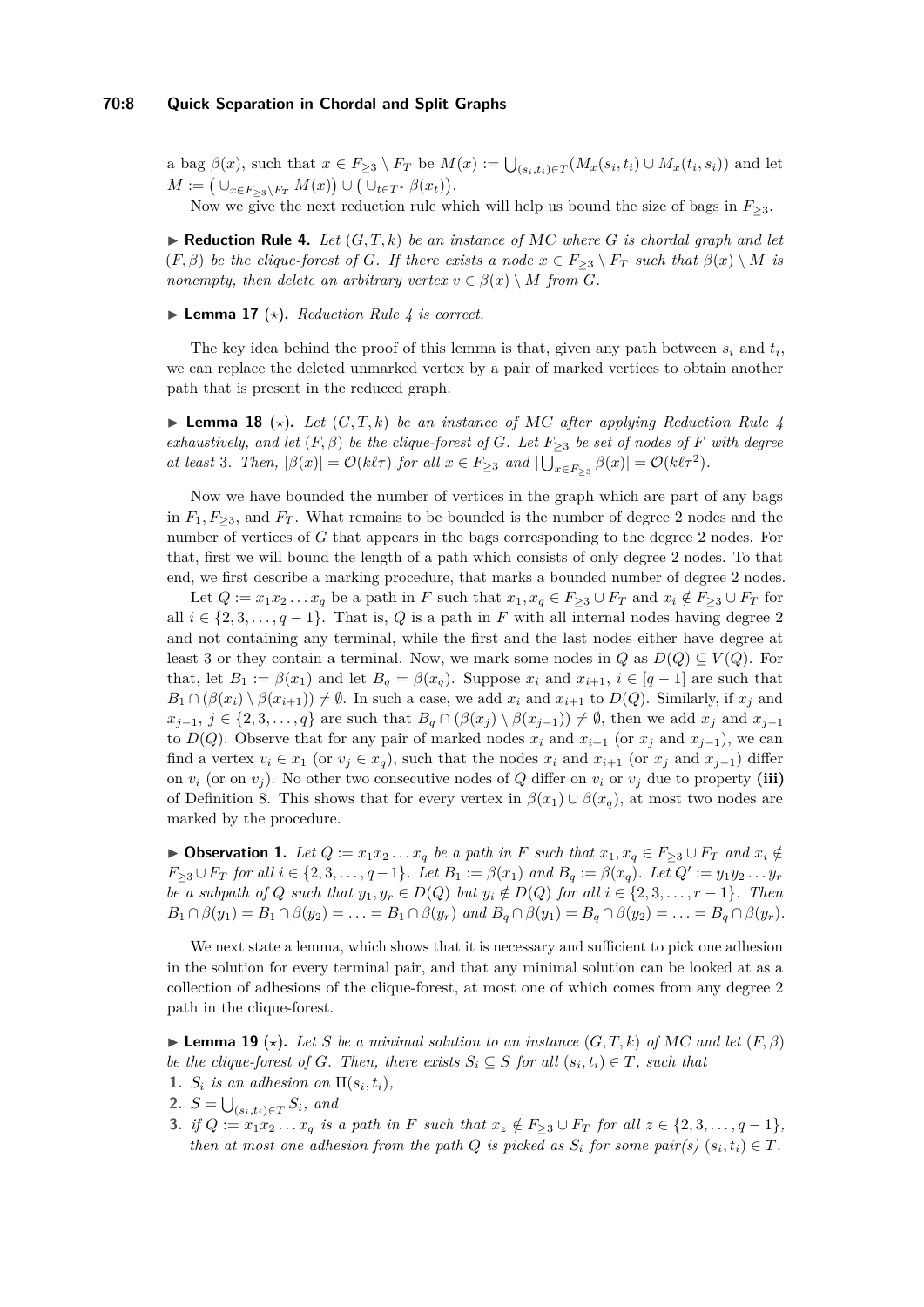#### **P. Misra, F. Panolan, A. Rai, S. Saurabh, and R. Sharma 70:9**

Observe that the adhesions picked by Lemma [19](#page-7-1) for a minimal solution for different pairs might not be distinct or disjoint. Now we are ready to give the reduction rule which decreases the number of degree 2 nodes.

<span id="page-8-0"></span> $\blacktriangleright$  **Reduction Rule 5.** Let  $(G, T, k)$  be an instance of MC and  $(F, \beta)$  be the clique-forest of G. Let  $Q := x_1 x_2 \ldots x_q$  be a path in F such that  $x_1, x_q \in F_{\geq 3} \cup F_T$  and  $x_q \notin F_{\geq 3} \cup F_T$  for  $all \gamma \in \{2, 3, \ldots, q - 1\}$ *. Let*  $Q' := y_1, \ldots, y_r$  *be a subpath of*  $Q$  *of length at least* 3 *such that*  $y_1, y_r \in D(Q)$  but  $y_\alpha \notin D(Q)$  for all  $\alpha \in \{2, 3, ..., r-1\}$ . Let  $W = \bigcup_{x \in Q'} \beta(x)$ . Consider *an auxiliary graph G*<sup>∗</sup> *with vertex set W* ∪ {*s, t*} *where s and t are new vertices such that*  $N_{G^*}(s) = \beta(y_1)$ *,*  $N_{G^*}(t) = \beta(y_r)$  and  $G^*[W] = G[W]$ *. Let the size of a minimum vertex cut* between s and t in  $G^*$  be c. Let  $z := c - |\beta(y_1) \cap \beta(y_r)|$  and let  $U = \{u_1, \ldots, u_z\}$  be a set of *new vertices such that*  $U \cap V(G) = \emptyset$ *. To get a new clique-forest*  $(F', \beta')$ *, delete*  $y_{\alpha}$  *for each*  $\alpha \in \{2, 3, \ldots, q-1\}$ *, make*  $y_1$  *and*  $y_r$  *adjacent in*  $F'$  *while preserving all other adjacencies* of F, and put  $\beta'(y_1) = \beta(y_1) \cup U$ ,  $\beta'(y_r) = \beta(y_r) \cup U$  and  $\beta'(x) = \beta(x)$  for all  $x \notin V(Q')$ . Let  $G'$  be the chordal graph corresponding to  $(F', \beta')$ *. Output*  $(G', T, k)$ *.* 

▶ **Lemma 20** ( $\star$ ). *Reduction Rule 5 is well defined. That is,*  $z \geq 0$ , *F' is a forest, and*  $(F', \beta')$  *satisfies property* (iii) *of Definition [8.](#page-4-0)* 

Now we prove a lemma that relates the adhesions of the input and output instances of the reduction rule, and then prove the correctness of the reduction rule.

 $\blacktriangleright$  **Lemma 21** ( $\star$ ). Let  $(G', T, k)$  be obtained by applying Reduction Rule [5](#page-8-0) on  $(G, T, k)$ . Let  $A^* := \beta'(y_1) \cap \beta'(y_r)$ , and let A be set of adhesions on the path  $Q'$ . Let  $(s_i, t_i) \in T$ . Then for any adhesion  $A = \beta(z_1) \cap \beta(z_2)$  on  $\Pi_G(s_i, t_i)$  such that  $A \notin \mathcal{A}$ ,  $A = \beta'(z_1) \cap \beta'(z_2)$  is also an adhesion on  $\Pi_{G'}(s_i,t_i)$ . Similarly, for any adhesion  $A' = \beta'(z_1) \cap \beta'(z_2)$  on  $\Pi_{G'}(s_i,t_i)$ *such that*  $A' \neq A^*$ ,  $A' = \beta(z_1) \cap \beta(z_2)$  *is also an adhesion on*  $\Pi_G(s_i, t_i)$ *.* 

 $\blacktriangleright$  **Lemma 22** ( $\star$ ). *Reduction Rule 5 is correct.* 

<span id="page-8-2"></span> $\blacktriangleright$  **Lemma 23** ( $\star$ ). Let  $(G, T, k)$  be an instance obtained after exhaustively applying Reduction *Rule* [5](#page-8-0) and  $(F, \beta)$  *be the clique-forest of G. Then*  $|V(F)| = O(k\ell\tau^2)$ *.* 

Now, we are ready to give the final reduction rule which would bound the size of the graph. For that, we make use of the marking procedure defined for Reduction Rule [4](#page-7-0) once again. Let  $F_2 = V(F) \setminus (F_{\geq 3} \cup F_T)$  where  $(F, \beta)$  is the clique-forest of *G*.

For each pair  $(s_i, t_i) \in T$  such that  $\Pi(s_i, t_i)$  is non-empty, for each bag  $x \in F_2$  that is an internal node of  $\Pi(s_i, t_i)$ , we would mark at most  $2k + 2$  vertices in  $\beta(x)$ . Let  $\Pi(s_i, t_i) :=$  $x_1x_2...x_d$  be a nonempty path where  $x_{s_i} = x_1$  and  $x_{t_i} = x_d$ . Let  $x_p \in \Pi(s_i, t_i)$ ,  $p \in$  $\{2, 3, d-1\}$  be an internal node of  $\Pi(s_i, t_i)$  such that  $x_p \in F_2$ . We define two orderings  $\leq_{(s_i,t_i)}$  and  $\leq_{(t_i,s_i)}$  on  $\beta(x)$  for all  $x \in F_2$  as before. That is, for  $u, v \in \beta(x)$ ,  $u \leq_{(s_i,t_i)} v$  if and only if, for all  $q \geq p$ ,  $p, q \in [d]$ , if  $u \in \beta(x_q)$  then  $v \in \beta(x_q)$ . Similarly, for  $\leq_{(t_i, s_i)}$ , we say that  $u \leq_{(t_i, s_i)} v$  if and only if, for all  $q \leq p$ ,  $p, q \in [d]$ , if  $u \in \beta(x_q)$  then  $v \in \beta(x_q)$ . We then mark  $k + 1$  vertices which are highest in each of these orderings exactly as before and call them  $Z_x(s_i, t_i)$  and  $Z_x(t_i, s_i)$  respectively. Let  $Z(x) := \bigcup_{(s_i, t_i) \in T} (Z_x(s_i, t_i) \cup Z_x(t_i, s_i))$ and let  $Z := (\cup_{x \in F_2} Z(x)) \cup (\cup_{x \in F_T \cup F_{\geq 3}} \beta(x)).$ 

<span id="page-8-1"></span> $\blacktriangleright$  **Reduction Rule 6.** *Let*  $(G, T, k)$  *be an instance of MC and let*  $(F, \beta)$  *be the clique-forest of G. If there exists a node*  $x \in F_2$  *such that*  $\beta(x) \setminus Z$  *is nonempty, then delete an arbitrary vertex*  $v \in \beta(x) \setminus Z$  *from G.* 

<span id="page-8-3"></span>The proof of correctness of Reduction Rule [6](#page-8-1) is exactly the same as proof of Lemma [17.](#page-7-2) Now we are ready to prove the final lemma that bounds the size of the instance.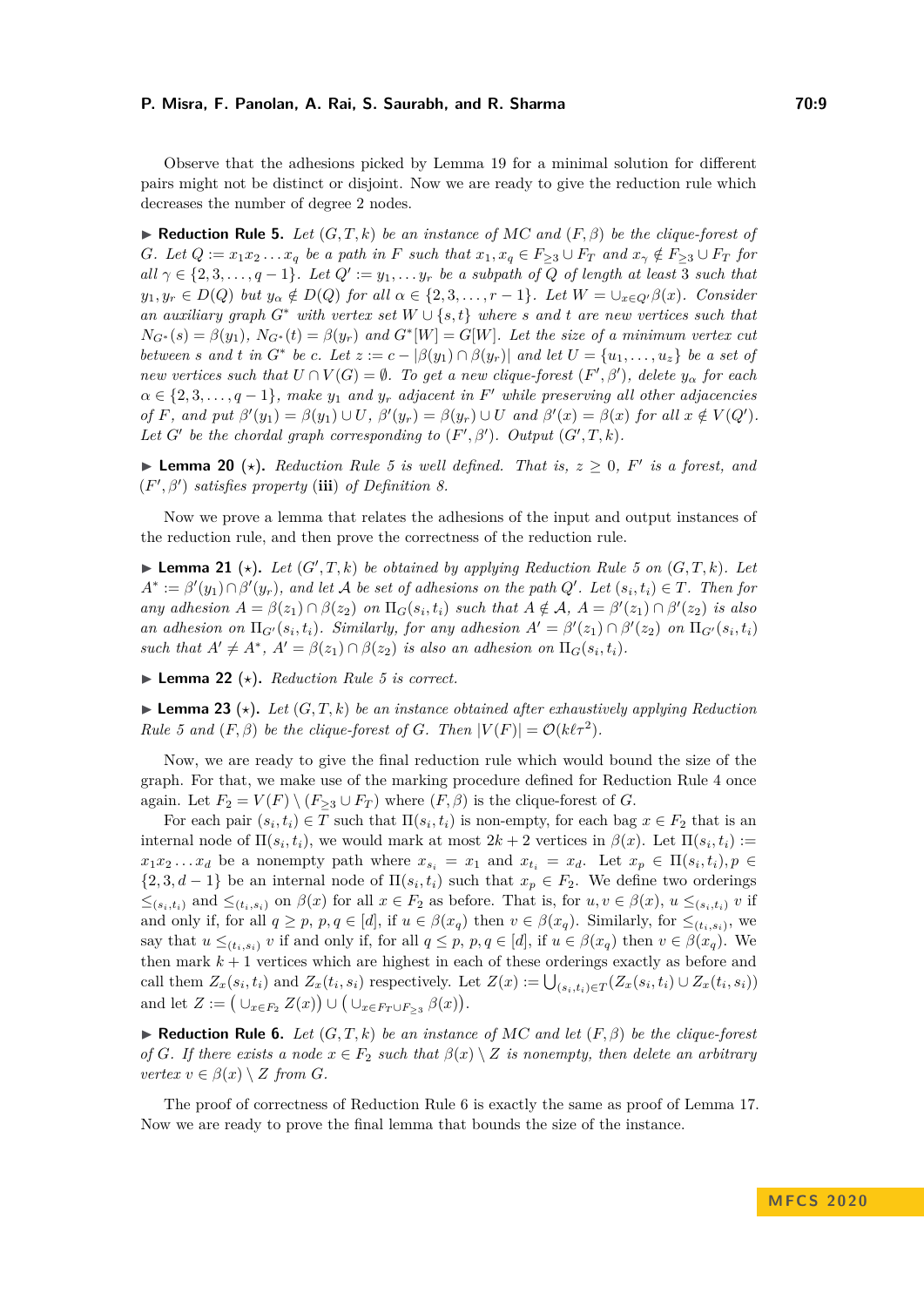#### **70:10 Quick Separation in Chordal and Split Graphs**

 $\blacktriangleright$  **Lemma 24.** Let  $(G, T, k)$  be an instance of MC after exhaustive application of Reduction *Rule* [6.](#page-8-1) *Then*  $|V(G)| = \mathcal{O}(k^3 \ell^3 \tau^4)$ *.* 

**Proof.** Let (*F, β*) be the clique-forest of *G*. We already know due to Lemmas [16,](#page-6-1) [18,](#page-7-3) and [23](#page-8-2) that  $|V(F)| = \mathcal{O}(k\ell\tau^2)$  and  $|\beta(x)| = \mathcal{O}(k\ell\tau)$  for all  $x \in F_T \cup F_{\geq 3}$ . We also know that  $|F_2| = \mathcal{O}(k\ell\tau^2)$ . So if we can show  $|\beta(x)| = \mathcal{O}(k^2\ell^2\tau^2)$  for all  $x \in F_2$ , this would prove the lemma. For that, we want to show that  $|Z| = \mathcal{O}(k^2 \ell^2 \tau^2)$ . This would mean that  $|\beta(x)| = \mathcal{O}(k^2 \ell^2 \tau^2)$  for all  $x \in F_2$ , as otherwise Reduction Rule [6](#page-8-1) would apply.

Now, for a bag  $\beta(x)$  such that  $x \in F_2$ , we want to give a bound for  $Z_x$ . We mark at most 2*k* + 2 vertices for each pair of terminals  $(s_i, t_i) \in T$ . That gives us  $|Z_x| \leq (2k+2)\ell$ . Now, combining that with  $|F_2| = \mathcal{O}(k\ell\tau^2)$ , we get that  $|\cup_{x \in F_2} Z(x)| = \mathcal{O}(k^2\ell^2\tau^2)$ . We already know that  $|\bigcup_{x \in F_T \cup F_{\geq 3}} \beta(x)| = \mathcal{O}(k\ell\tau^2)$ , so this gives us  $|Z| = \mathcal{O}(k^2\ell^2\tau^2)$  as desired.

The proof of Theorem [1](#page-3-0) follows from Lemma [24,](#page-8-3) since the reduction rules can be applied in polynomial time, and we know that  $\tau \leq 2\ell$ .

## **4 Kernel for Multiway Cut on Chordal Graphs**

In this section we will give a polynomial kernel for MULTIWAY CUT (MWC) on chordal graphs parameterized by *k* alone, that is, we will prove Theorem [2.](#page-3-1) The following preprocessing decreases the number of terminals to a linear function of the solution size.

<span id="page-9-0"></span> $\blacktriangleright$  **Lemma 25** ([\[5\]](#page-12-1)). *Given an instance*  $(G', T', k')$  *of MULTIWAY CUT, in polynomial time we can arrive at an equivalent instance*  $(G, T, k)$  *such that*  $T \subseteq T'$ ,  $k \leq k'$ ,  $|T| \leq 2k$  *and G* is obtained from G' by performing one of the following two operations iteratively.

**1.** *Taking an induced subgraph, and*

**2.** *contracting an edge.*

<span id="page-9-1"></span>▶ **Reduction Rule 7.** *Apply Lemma [25](#page-9-0) to get an instance*  $(G, T, k)$  *such that*  $|T|$  ≤ 2*k.* 

The correctness follows from Lemma [25](#page-9-0) and the fact that chordal graphs are closed under taking induced subgraphs and contracting edges.

Now, for proving Theorem [2,](#page-3-1) we first apply Reduction Rule [7](#page-9-1) and then reduce the MWC instance obtained to an MC instance. Then we kernelize the MC instance and get a size bound using Lemma [24.](#page-8-3) Finally, we reduce the kernelized MC instance back to a MWC instance. We can do that safely because the kernelization procedure for MC preserves one-to-one correspondence of terminals with respect to the initial instance.

## **5 FPT algorithms for Multicut on Chordal Graphs**

In this section, we design FPT algorithms for MULTICUT (MC) on chordal graphs. In particular, we prove Theorems [3](#page-3-2) and [4.](#page-3-3) The most crucial ingredient for the proofs in this section is the fact that in any graph (not necessarily chordal), amongst all the important  $({v}, W)$ -separators that induce a clique, where  $W \subset V(G)$  and  $v \in V(G) \setminus W$ , there is at most one important separator of a fixed size *k* [\[18\]](#page-13-3). Below we state a classical result concerning chordal graphs that we use to design our algorithms.

**Proposition 26** ( [\[9\]](#page-13-12)). *Every minimal separator in a chordal graph is a clique.* 

<span id="page-9-2"></span>▶ **Corollary 27** ( $\star$ ). Let *G* be a chordal graph, and let  $X \subseteq V(G)$  such that  $G[X]$  is a clique. *Then every minimal*  $({v}, X)$ *-separator in G is a clique.*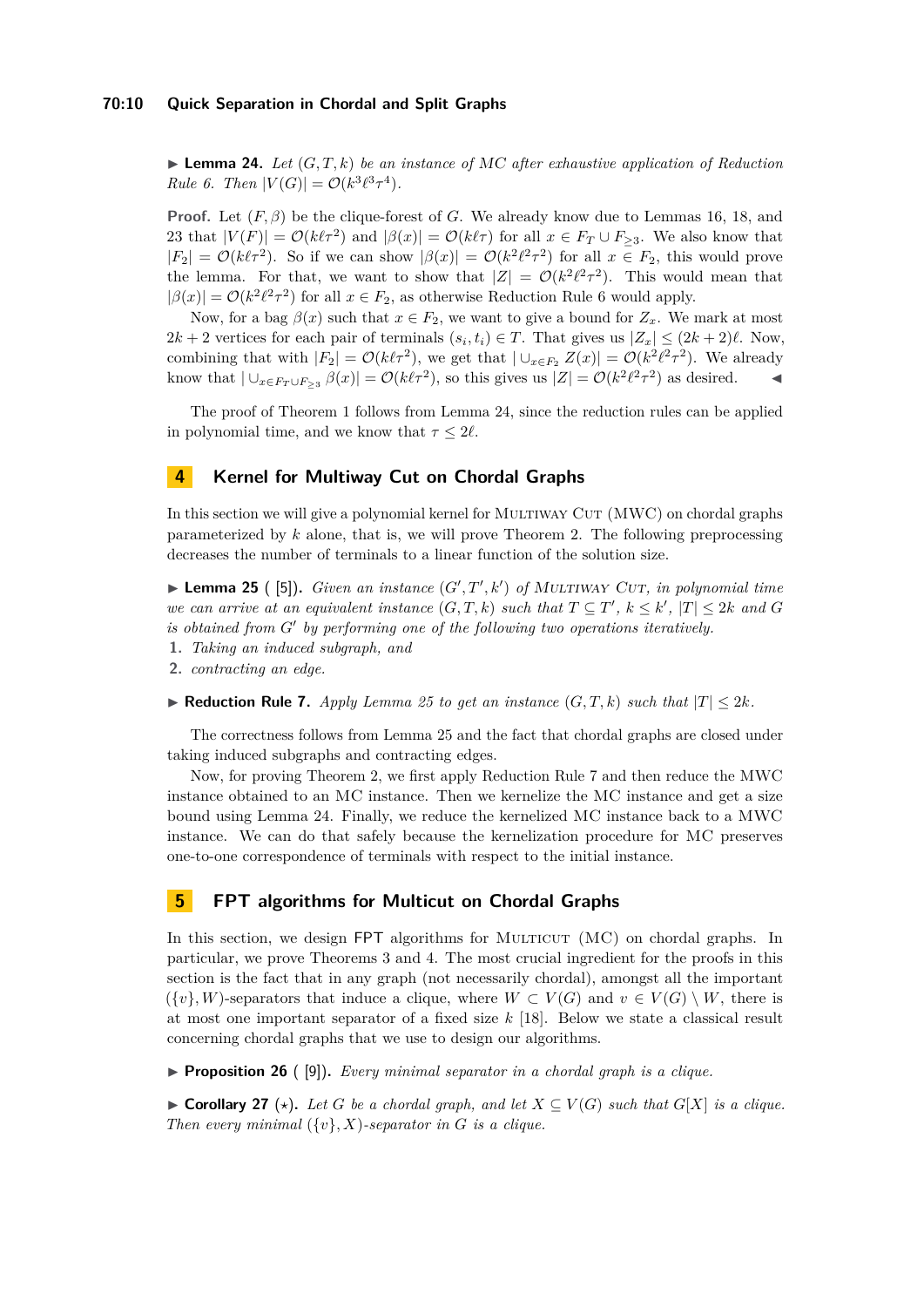#### **P. Misra, F. Panolan, A. Rai, S. Saurabh, and R. Sharma 70:11**

Let *G* be a graph and  $X, Y \subseteq V(G)$ . Let  $S \subseteq V(G)$  be an  $(X, Y)$ -separator in *G* and let *R* denote the set of vertices reachable from  $X \setminus S$  in  $G - S$  (if  $X$  (resp.  $Y$ ) is a singleton set then  $S \cap X = \emptyset$  (resp.  $S \cap Y = \emptyset$ )). Then *S* is called an *important*  $(X, Y)$ *-separator* if it is inclusion-wise minimal and there is no  $(X, Y)$ -separator *S*<sup> $\prime$ </sup> such that  $|S'| \leq |S|$  and  $R \subset R'$ , where  $R'$  is the set of vertices reachable from *X* in  $G - S'$ .

<span id="page-10-0"></span>▶ Lemma 28 ( [\[18\]](#page-13-3), Lemma 3.16). *For any graph G* (not necessarily chordal),  $W \subset V(G)$ , *and*  $v \in V(G) \setminus W$ *, there is at most one important*  $({v}, W)$ *-separator of size exactly k inducing a clique.*

While the lemma in [\[18\]](#page-13-3) is stated as there are at most k important  $({v}, W)$ -separators of size at most *k* that induce a clique, the proof follows by proving the statement in Lemma [28.](#page-10-0)

<span id="page-10-1"></span>▶ **Lemma 29.** For a positive integer k, a chordal graph  $G$ ,  $v \in V(G)$ , and  $X \subseteq V(G)$  such *that*  $G[X]$  *is a clique, there is at most one*  $({v}, X)$ *-important separator of size k in G.* 

The proof of Lemma [29](#page-10-1) follows from Corollary [27](#page-9-2) and Lemma [28.](#page-10-0)

<span id="page-10-3"></span>▶ **Proposition 30** ( [\[3,](#page-12-0) [17\]](#page-13-2)). *Given a graph G and X, Y*  $\subset V(G)$  *and a positive integer k, the set*  $S_k$  *of all important*  $(X, Y)$ *-separators of G of size at most k can be computed in time*  $\mathcal{O}(|\mathcal{S}_k| \cdot k^2 \cdot (n+m)).$ 

We now step towards stating and proving our pushing lemma that, together with Lemma [29,](#page-10-1) leads to the design of a branching algorithm for MC on chordal graphs. Let  $(G, T, k)$  be an instance of MC where G is a chordal graph. Consider the clique forest, say (*F, β*), of *G*, defined in Lemma [10.](#page-4-1) Without loss of generality, let *G* be a connected graph. Thus, it will be safe to assume that *F* is a tree. Root the tree *F* at an arbitrary node. Also, we will assume  $(G, T, k)$  to be reduced with respect to Reduction Rules [1](#page-5-2) and [3](#page-6-0) for the rest of this section. Note that Reduction Rule [1](#page-5-2) can be applied in  $\mathcal{O}(\ell \cdot (n+m))$  time and Reduction Rule [3](#page-6-0) can be applied in  $\mathcal{O}(k \cdot (n+m))$  time. Also both these rules are applied only once in the course of the algorithms. Thus the application of these rules exhaustively contribute a factor of  $\mathcal{O}((k + \ell)(n + m))$  to the running times of our algorithms. From Lemma [15,](#page-6-2) for each  $(s_i, t_i) \in T$ ,  $s_i$  and  $t_i$  belong to exactly one bag of the clique-forest  $(F, \beta)$ . We denote the unique bag of *F* containing  $s_i$  (resp.  $t_i$ ), as  $x_{s_i}$  (resp.  $x_{t_i}$ ). Let  $x_i^{lca}$  denote the bag which is the unique least common ancestor of  $x_{s_i}$  and  $x_{t_i}$  in the rooted tree  $F$ .

 $\triangleright$  Claim 31. Let  $(G, T, k)$  be an instance of MC where *G* is a chordal graph. Let *S* be any solution to the instance  $(G, T, k)$ . Let  $(F, \beta)$  be a rooted clique-forest of *G*. For each pair  $(s_i, t_i) \in T$ , every  $(s_i, t_i)$ -separator contains an adhesion on the unique  $x_{s_i}$  to  $x_{t_i}$  path in *F*.

The proof of the above claim follows from Lemma [11.](#page-5-3)

<span id="page-10-2"></span> $\blacktriangleright$  **Lemma 32** ( $\star$ , Pushing Lemma for MC on Chordal Graphs). Let  $(G, T, k)$  be an instance *of* MC *where G is a connected chordal graph, and let* (*F, β*) *be a rooted clique tree of G as defined above. Let y denote the root bag of F. Let*  $(s_p, t_p) \in T$  *be such that*  $x_p^{\text{lca}}$  *is deepest* in the rooted tree F, that is,  $x_p^{lca}$  is such that  $dist_F(y, x_p^{lca}) = \max\{dist_F(y, x_i^{lca}) : i \in [\ell]\},$ *where*  $dist_F(y, x_i^{lca})$  *denote the distance between y and*  $x_i^{lca}$  *in F*. Then there is a solution *to*  $(G, T, k)$  *that contains either an important*  $({s_p}, \beta(x_p^{lca}))$ *-separator or an important*  $(\lbrace t_p \rbrace, \beta(x_p^{lca})\rbrace)$ -separator of size at most *k*.

Observe that none of important  $(\{s_p\}, \beta(x_p^{lca})\})$ -separator and important  $(\{t_p\}, \beta(x_p^{lca})\})$ separator can contain a terminal, as these are minimal separators in *G* and each of the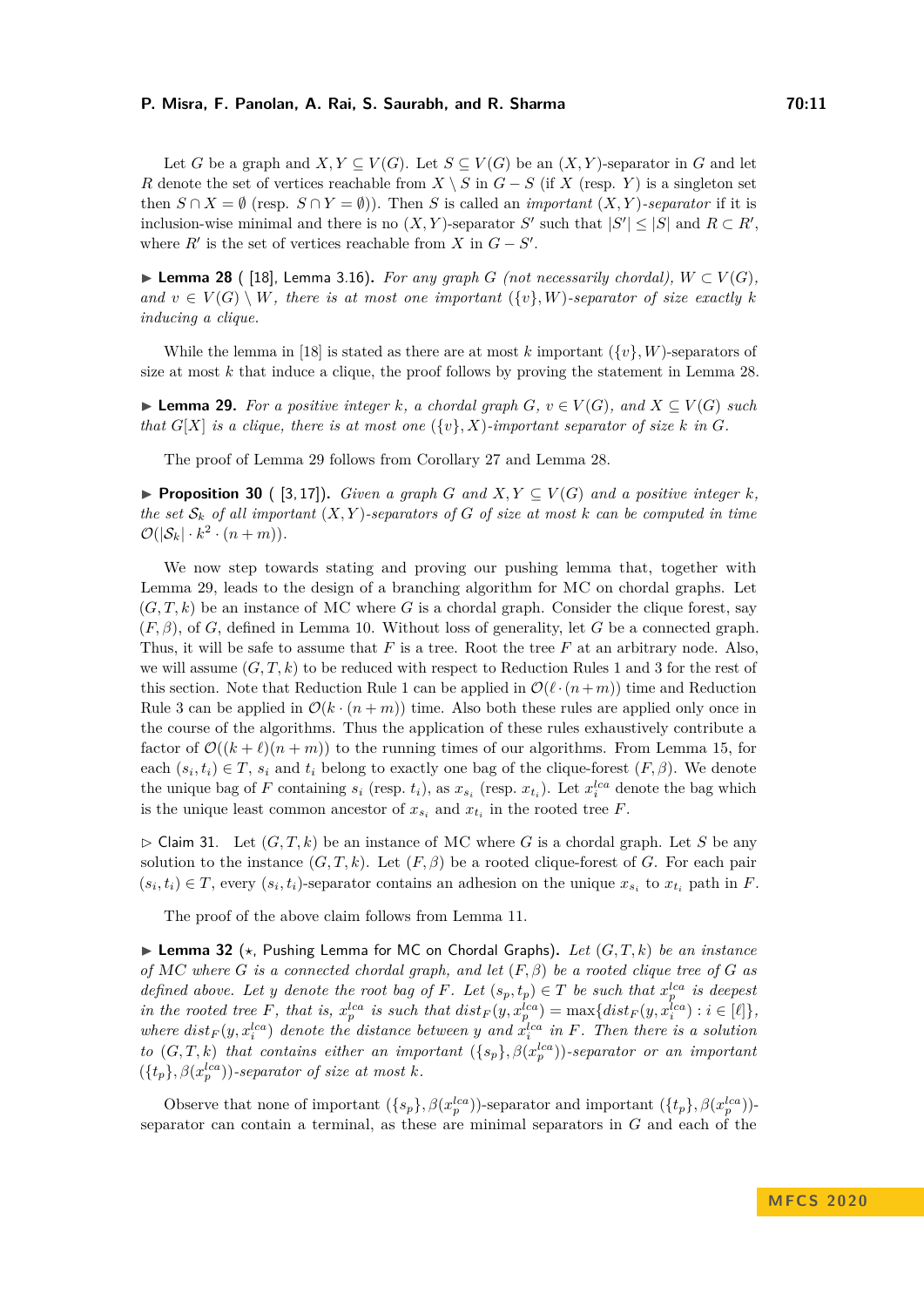#### **70:12 Quick Separation in Chordal and Split Graphs**

terminals occur in only one bag due to Reduction Rule [3,](#page-6-0) and hence do not belong to any adhesions in *G*, which are also minimal separators of *G*.

The algorithms of Theorem [3](#page-3-2) and [4](#page-3-3) are based on a branching algorithm that branches on important separators described in Lemma [32.](#page-10-2)

**Description of the algorithm for MC on chordal graphs (Algorithm 1):** Let  $(G, T, k)$ be an instance of MC where *G* is a connected chordal graph. Let  $(F, \beta)$  be a rooted tree-decomposition of *G*. Let  $\mathcal{I}_s$  (resp.  $\mathcal{I}_t$ ) be the collection of all important  $(\{s_p\}, \beta(x_p^{lca}))$ separator (resp.  $(\{t_p\}, \beta(x_p^{lca}))$ -separator) of size at most *k*. The algorithm branches on the sets in  $\mathcal{I}_s \cup \mathcal{I}_t$ . That is, it reduces the instance  $(G, T, k)$  to the set of instances  $(G-I, T', k-|I|)$ , where  $I \in \mathcal{I}_s \cup \mathcal{I}_t$  and  $T'$  denotes the set of pairs of terminals with are connected in  $G - I$ .

**Proof of Theorem [3.](#page-3-2)** The correctness of Algorithm 1 follows from Lemma [32.](#page-10-2) To prove the theorem, we show that it runs in  $\mathcal{O}(2^k \cdot (k^3 + \ell) \cdot (n + m))$  time. Let  $T(k)$  denote the number of leaves in the branching tree rooted at an instance where the budget parameter is *k*. Since, from Lemma [29,](#page-10-1) there is a unique important  $({s_p}, \beta(x_p^{lca}))$ -separator (and  $({t_p}, \beta(x_p^{lca}))$ -separator) of a fixed size, from the description of the algorithm we get the following recurrence:  $T(k) \leq 2 \sum_{i \in [k]} T(k-i)$ ,  $T(1) = 1$ . Using induction one can show that  $T(k) \leq 2^{k+1}$ . Thus, the number of nodes in the branching tree are at most  $2 \cdot 2^{k+1}$ . Also the time spent at each node is equal to the time taken by Reduction Rules [1](#page-5-2) and [3,](#page-6-0) which is  $\mathcal{O}((k + \ell)(n + m))$ , plus time taken by the algorithm of Proposition [30,](#page-10-3) which is  $\mathcal{O}(k^3 \cdot (n+m))$  because  $\mathcal{S}_k$  in the proposition has size at most k from Lemma [29.](#page-10-1) The desired running time thus follows.

We give the following reduction rule, which helps in proving Theorem [4.](#page-3-3)

<span id="page-11-0"></span>▶ **Reduction Rule 8.** *Let*  $(G, T, k)$  *be an instance of MC. If there exists*  $(s_i, t_i) \in T$  *such that there is no path from*  $s_i$  *to*  $t_i$  *in*  $G$ *, then delete*  $(s_i, t_i)$  *from*  $T$ *, that is, the reduced instance is*  $(G, T \setminus \{(s_i, t_i)\}, k).$ 

The correctness of Reduction Rule [8](#page-11-0) is easy to see and it can be applied in  $\mathcal{O}(\ell(n + m))$ time. Theorem [4](#page-3-3) is obtained by applying Reduction Rule [8](#page-11-0) after each branching step of the algorithm, hence decreasing the size of the terminal set, and solving a recurrence reflecting this. That is,  $T(k, \ell) \leq \sum_{i \in [2k]} T(k, \ell - 1)$ ,  $T(k, 0) = 1$ , which solves to  $T(k, \ell) \leq (2k)^{\ell}$ .

## **6 FPT algorithms for Multicut on Split Graphs**

In this section, we design FPT algorithms for MULTICUT on split graphs. In particular, we prove Theorems [5,](#page-3-4) [6,](#page-3-5) and [7.](#page-3-6) Recall that a graph  $G$  is a split graph if and only if  $V(G)$  can be partitioned into two parts: *C* and *I*, such that the set  $G[C]$  is a clique and  $G[I]$  is an independent set. It is known that given a split graph *G*, such a partition can be obtained in time  $\mathcal{O}(n+m)$  [\[8\]](#page-13-13). Henceforth, we assume that such a partition of the input split graph is given to us. In what follows, we denote an instance of MULTICUT or UNRESTRICTED MULTICUT on split graphs by  $(G = (C, I), T, k)$ . Note that split graphs are also chordal graphs, hence the reduction rules designed for chordal graphs can also be applied on split graphs. We assume that the input instance  $(G = (C, I), T, k)$  is reduced with respect to Reduction Rule [1](#page-5-2) and Reduction Rule [8.](#page-11-0) Note that the exhaustive application of these reduction rules contribute  $\mathcal{O}(\ell \cdot (n+m))$  to the running time of our algorithms.

**Lemma 33** ( $\star$ ). Let  $(G = (C, I), T, k)$  be an instance of MC which is reduced with respect *to Reduction Rule* [1](#page-5-2) *and* [8.](#page-11-0) Then, for each  $(s_i, t_i) \in T$ ,  $s_i, t_i \in I$ .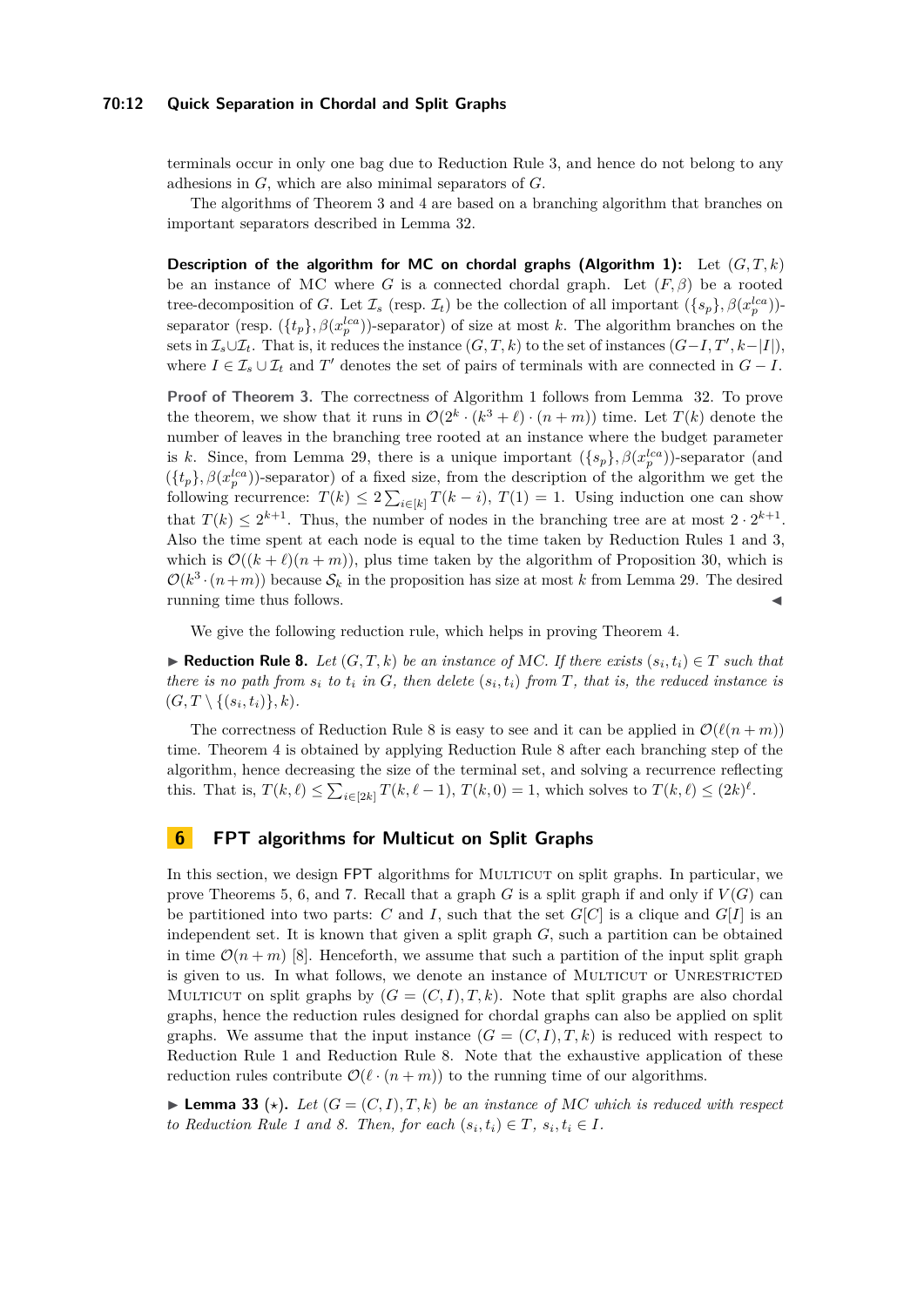$\blacktriangleright$  **Lemma 34** ( $\star$ ). If  $(G, T, k)$  is an instance of MC on split graphs that is reduced with *respect to Reduction Rules* [1](#page-5-2) *and* [8,](#page-11-0) *then for each*  $(s_i, t_i) \in T$ , *the length of any shortest path from*  $s_i$  *to*  $t_i$  *in*  $G$  *is* 4*. Also, the internal vertices of this shortest path belong to*  $C$ *.* 

Let  $(G = (C, I), T, k)$  be an instance of MC where *G* is a split graph. For each  $(s_i, t_i) \in T$ , we associate a set of pairs of the vertices in *C* as follows. For each  $i \in [\ell]$ , we now define  $\mathcal{P}_i \subseteq C \times C$ . A pair  $(u, v) \in C \times C$ ,  $u \neq v$ , belongs to  $\mathcal{P}_i$ , if  $s_i w t_i$  is a path in *G*.

<span id="page-12-5"></span>**Lemma 35** ( $\star$ ). Let  $(G = (C, I), T, k)$  be an instance of MC on split graphs. For each  $(s_i, t_i) \in T$ , let  $\mathcal{P}_i$  be as defined above. Then S is a multicut for the instance  $(G, T, k)$  if and *only if S contains a vertex from each of the pairs in*  $\mathcal{P}_i$ *, for each*  $i \in [\ell]$ *.* 

The proof of Theorem [5](#page-3-4) follows by Lemma [35](#page-12-5) and reducing the MC instance to a Vertex Cover instance using Lemma [35](#page-12-5) and then solving it using the algorithm in [\[2\]](#page-12-6).

<span id="page-12-7"></span>**Lemma 36** ( $\star$ ). Let  $(G = (C, I), T, k)$  be an instance of MC that is reduced with respect *to Reduction Rules* [1](#page-5-2) *and* [8.](#page-11-0) Let *S be a multicut for*  $(G = (C, I), T, k)$ *. For any*  $(s_i, t_i) \in T$ *,*  $e$ *ither*  $N(s_i) \subseteq S$  *or*  $N(t_i) \subseteq S$ *.* 

**Proof of Theorem [6.](#page-3-5)** We design a branching algorithm for MC on split graphs. Let  $(G =$  $(C, I), T, k$  be an instance of MC that is reduced with respect to Reduction Rules [1](#page-5-2) and [8.](#page-11-0) Pick a pair  $(s_i, t_i) \in T$ . From Lemma [36,](#page-12-7) we know at least one of the following definitely hold: either  $N(s_i)$  belongs to the solution or  $N(t_i)$  belongs to the solution. Thus, we branch on the following two instances:  $(G - N(s_i), T_1 = T - s_i, k - |N(s_i)|)$  and  $(G - N(t_i), T_2 =$  $T - t_i, k - |N(t_i)|$ , where  $T - s_i$  (similarly  $T - t_i$ ) denote the set of terminal pairs in *T* that do not contain  $s_i$  (or  $t_i$ ). Since the deletion of the neighbours of  $s_i$  (resp.  $t_i$ ) isolates  $s_i$ (resp.  $t_i$ ) in the resulting graph, the correctness of the algorithm follows from Lemma [36.](#page-12-7) Also,  $|T_1|, |T_2| < \ell$ , as  $(s_i, t_i) \in T$  but,  $(s_i, t_i) \notin T_1$  and  $(s_i, t_i) \notin T_2$ .

Since we stop when  $T = \emptyset$ , the depth of the branching tree of this branching algorithm is at most  $\ell$ . Since at each time, we branch in two branches, the number of leaves in this branching tree is at most  $2^{\ell}$ . Also, the time taken at each node (which is equal to checking if *T* is empty and if it is not empty, then computing the two instances to recurse on) is  $\mathcal{O}(n+m)$ , and the reduction rules can be applied in  $\mathcal{O}(\ell \cdot (n+m))$  time, we get an algorithm with running time  $\mathcal{O}(2^{\ell} \cdot \ell \cdot (n+m)).$ 

The algorithm of Theorem [7](#page-3-6) is similar to the algorithm of Theorem [6,](#page-3-5) except in this case we also branch on the possibilities of including  $s_i$  or  $t_i$  in the solution.

#### **References**

<span id="page-12-2"></span>**<sup>1</sup>** Nicolas Bousquet, Jean Daligault, and Stéphan Thomassé. Multicut is FPT. *SIAM J. Comput.*, 47(1):166–207, 2018.

<span id="page-12-6"></span>**<sup>2</sup>** Jianer Chen, Iyad A Kanj, and Ge Xia. Improved upper bounds for vertex cover. *Theoretical Computer Science*, 411(40-42):3736–3756, 2010.

<span id="page-12-0"></span>**<sup>3</sup>** Jianer Chen, Yang Liu, and Songjian Lu. An improved parameterized algorithm for the minimum node multiway cut problem. *Algorithmica*, 55(1):1–13, 2009.

<span id="page-12-3"></span>**<sup>4</sup>** Marek Cygan, Stefan Kratsch, Marcin Pilipczuk, Michał Pilipczuk, and Magnus Wahlström. Clique cover and graph separation: New incompressibility results. *TOCT*, 6(2):6:1–6:19, 2014.

<span id="page-12-1"></span>**<sup>5</sup>** Marek Cygan, Marcin Pilipczuk, Michał Pilipczuk, and Jakub Onufry Wojtaszczyk. On multiway cut parameterized above lower bounds. *TOCT*, 5(1):3:1–3:11, 2013.

<span id="page-12-4"></span>**<sup>6</sup>** Gruia Călinescu, Cristina G. Fernandes, and Bruce Reed. Multicuts in unweighted graphs and digraphs with bounded degree and bounded tree-width. *Journal of Algorithms*, 48(2):333–359, 2003.